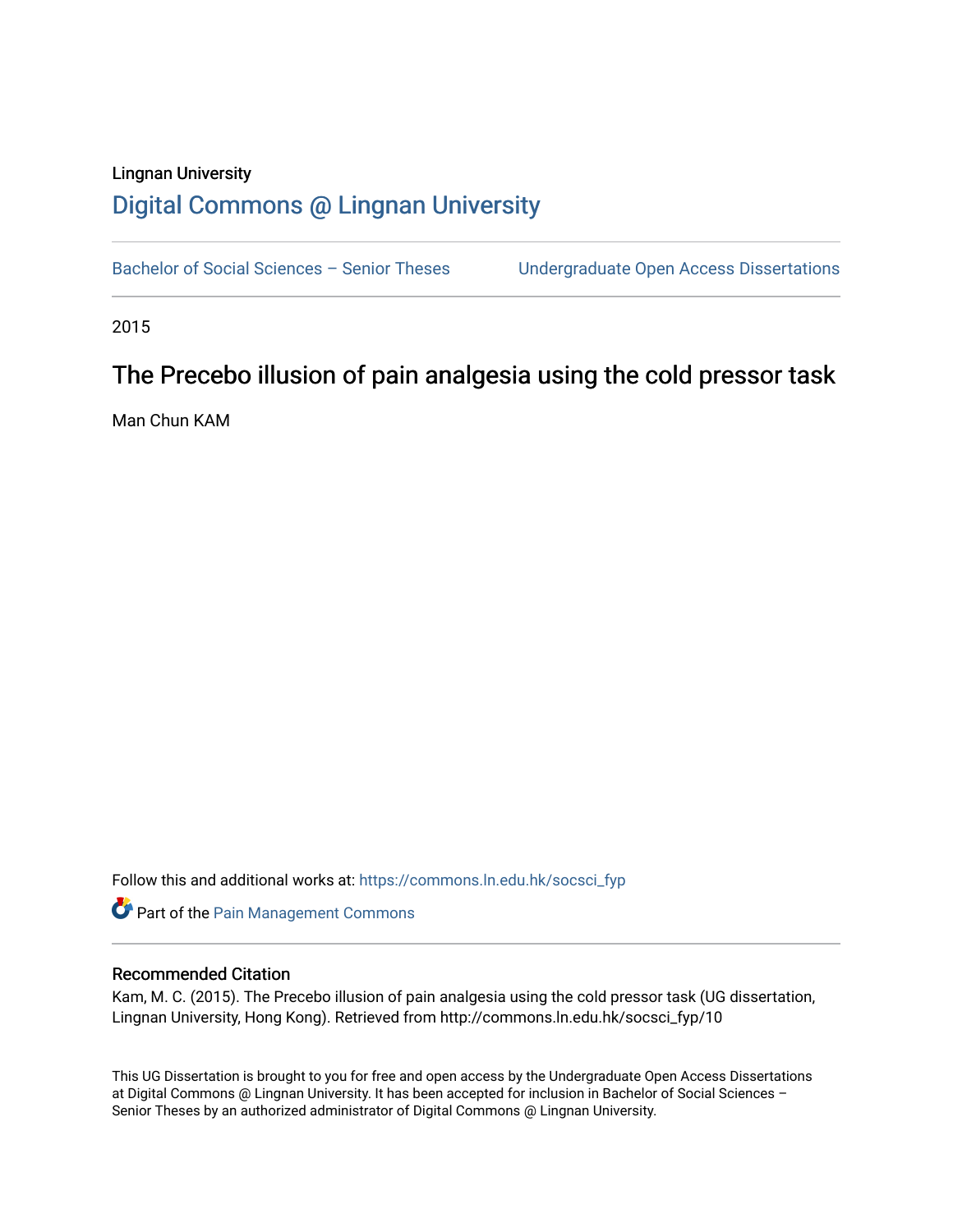

# **Year 2014** ‑ **2015 SSC 319 Senior Thesis**

The Precebo illusion of pain analgesia using the cold pressor task

Supervisor: Dr. Victoria Yeung Wai Lam

Name: Kam Man Chun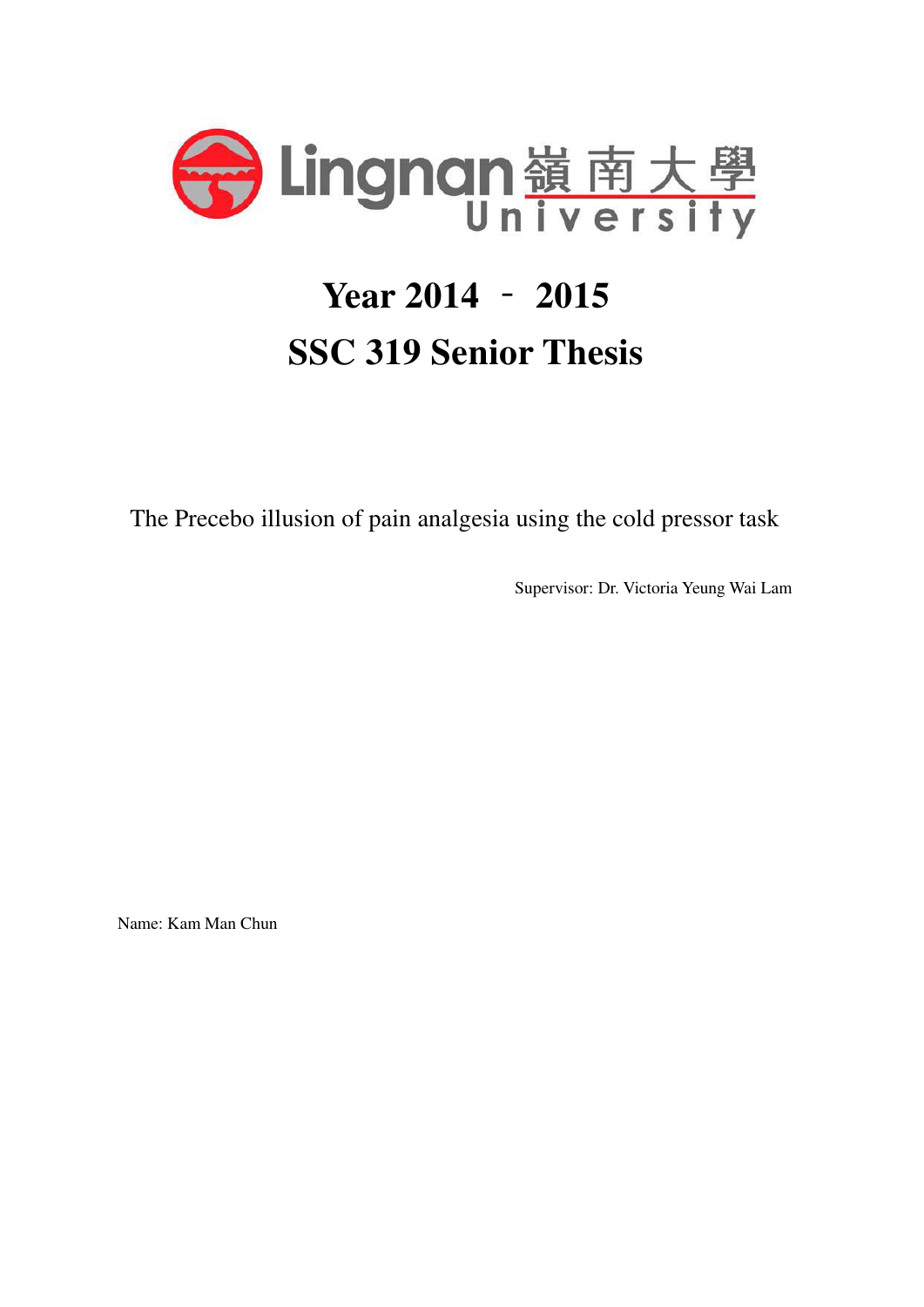Everybody feels physical pain at some time in their life. Although physical pain can protect us from seriously harming ourselves, pain can also be harmful. Studies have revealed that unrelieved pain can have a long lasting harmful effect on both physical and psychological health (Australian and New Zealand College of Anaesthetists, 2006). Therefore, pain analgesia has long been an important issue in various fields, such as medical, biological and psychological field. In the current study, pain analgesia was studied through a psychological phenomenon called precebo illusion.

## **1. Literature review**

Have you ever felt more knowledgeable after borrowing a book from library even not started to read? This illusory feeling of already benefited from an unused product is called a precebo illusion, which can be defined as a self-deceptive belief that an individual perceive themselves already benefited from a mere possessed object even without utilizing it (Yeung, Loughnan, Kashima, Lun & Tsuchiya, 2012; Yeung, Kashima, Lun & Loughnan, 2014).

Previous studies on precebo illusion suggested that a mere possession of objects can influence possessor's perception (Yeung et al., 2012, 2014). Studies result demonstrated that a mere possession of learning materials can induce an illusion in students to perceive themselves as more knowledgeable in a particular topic (Yeung et al., 2012). Moreover, a mere possession of a relaxation ball can reduce possessor's perceived stress (Yeung et al, 2014). In the current study, it is argued that precebo illusion can also influence possessor's perceived physical pain.

Having psychological effects from a mere possession of object is not a new discovery. Numerous studies have revealed that people tend to associate themselves to their possessed object (Beggan, 1992). Due to the strong association between the self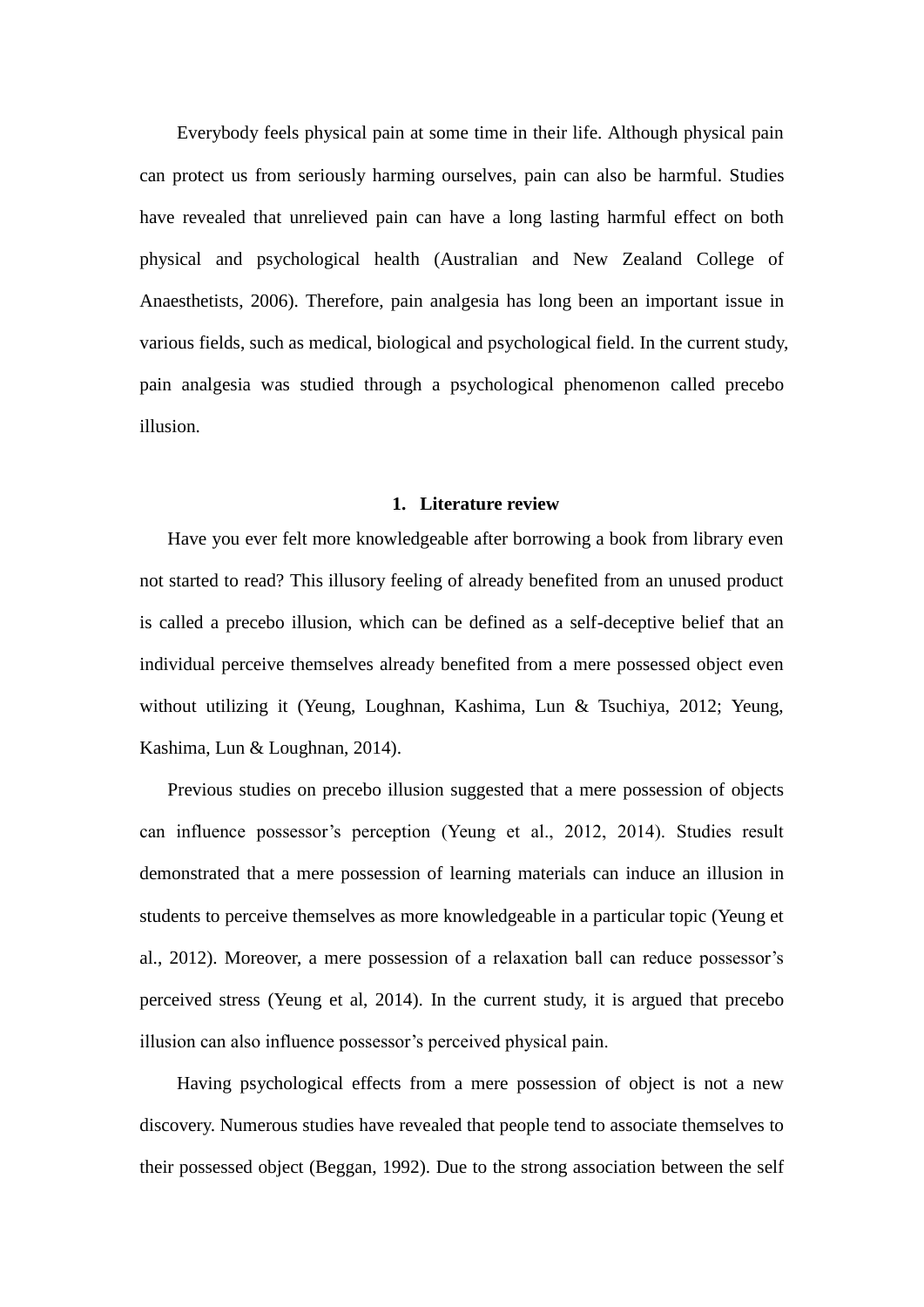and possessed object, the possessions of objects can even be considered as part of the extended self (Nesselroade, Beggan & Allison, 1999). Furthermore, the association between the self and possessed object can lead to some psychological effects. One of the effects from mere possession of an object is called mere ownership effect, which suggested that people tend to value a possessed object higher than an identical object that they do not possess (Beggan, 1992). Moreover, people not only value their possessed object more, but also perceive their possessed object as more attractive (Beggan, 1992). According to Beggan (1992), the mere ownership effect is a result of people associates themselves with the possessed object. Since people generally tend to view themselves in a favorable manner (Nesselroade et al., 1999), the object is viewed as more favorable once it is associated with them.

In the current study, it is proposed that having a possession of an object not only affects the perception of the object itself, but also influence possessors to perceive themselves as already obtained the expected benefit of using the objects even though the object is actually unused.

#### Placebo effect and precebo illusion

Precebo illusion can be surmised as a component of placebo effect (Yeung et al., 2014). Placebo effect is a psychological phenomenon that patients having an actual or perceived improvement after a sham treatment (Stohler & Zubieta, 2009). While placebo effect occurs after people having the possession and utilization of the object (or the treatment), precebo illusion occurs when people perceived themselves as if they had already obtained the expected benefit of an object after they possessed it. Yeung et al., (2014) argued that precebo illusion could be a precursor of a placebo effect, which occurs once people having a mere possession of a placebo. As a result, it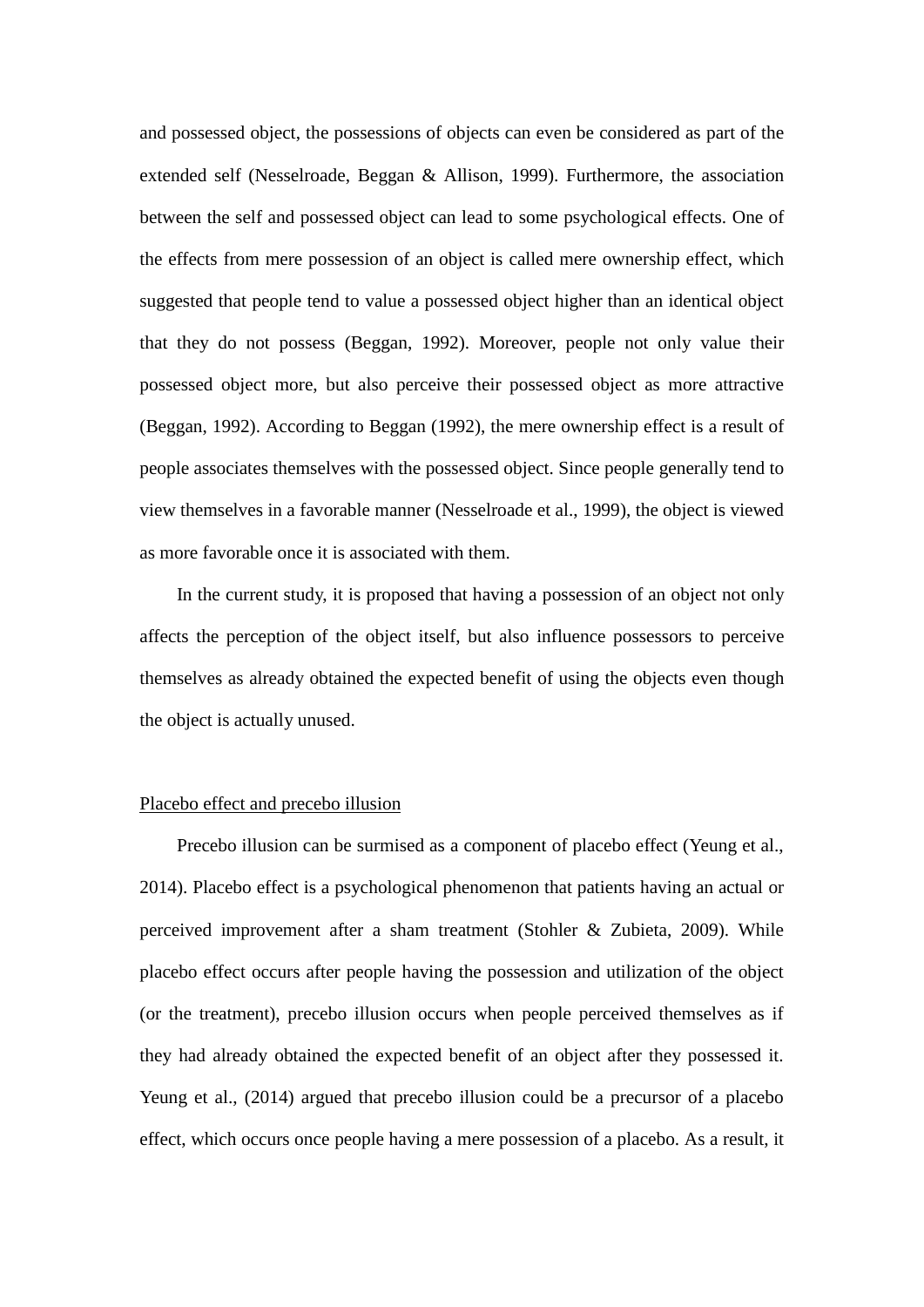is surmised that both precebo illusion and placebo effect are having a similar underlying mechanism, which is motive-expectation concordance.

#### Mechanism: Motive-expectation concordance

It is proposed that precebo illusion will occur only when one's motive is congruent with the expectation of possessed object. According to Moerman and Jona (2002), placebo effect should be examined as a kind of 'meaning response'. 'Meaning response' is the effect of people's expectation, which is defined as the psychological or physiological effect resulting from the meaning that attached with the treatment (Moerman & Jona, 2002). In other words, placebo effect can be considered as a response to the individual's expectation (meaning) of a placebo, instead of a response to the inert placebo itself. This suggested that placebo expectation is one of the fundamental elements in placebo effect. In a study of placebo effect, the effect of both active and inert drug is enhanced by the presence of a brand name label, which showed that having a higher expectation of drugs can enhance the effect of drugs (Moerman & Jona, 2002). In a study of placebo effect in aerobic exercise, a group of participants was told that the exercise can enhance both psychological well-being and aerobic capacity. While another group of participants were told that the exercise can enhance aerobic capacity only. Aerobic capacity is enhanced in both of the groups, but only the participants from the first exercise group improved the psychological well-being (Moerman & Jona, 2002), which again demonstrated the importance of expectation in placebo effect.

Having a desirable expectation of treatment can lead to placebo effect. Conversely, having an undesirable expectation can lead to nocebo effect, which is a phenomenon that an expectation of undesirable outcome (e.g. sickness) actually lead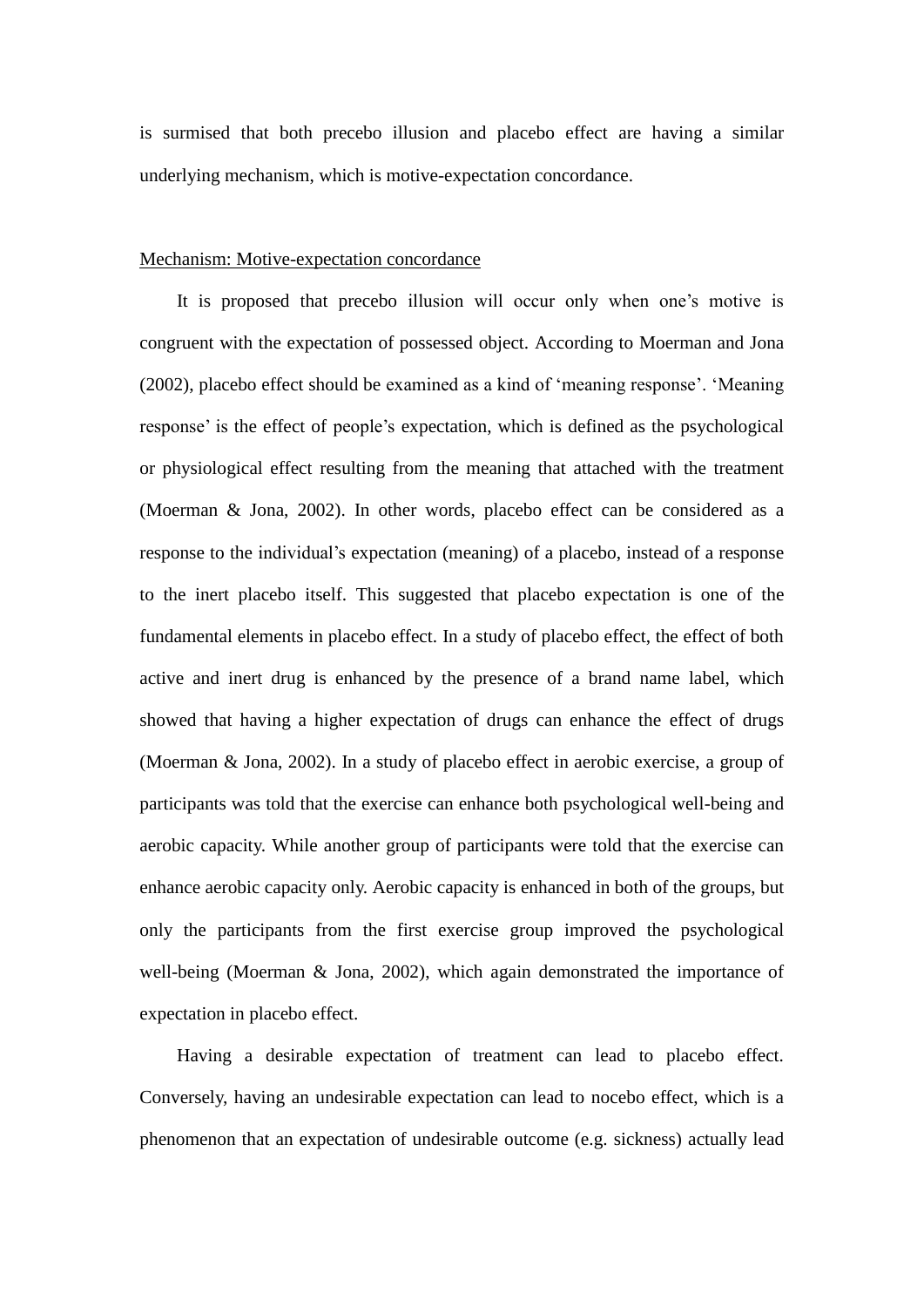to the undesirable outcome of the expectant (Hahn, 1997). In a study of nocebo effect (Enck & Hauser, 2012), half of the participants were told that the drug could cause an erectile dysfunction effect, while the other participants were not informed. 44% of the informed participants reported that they experience erectile dysfunction, while only 15% of the uninformed participants report experience erectile dysfunction. Furthermore, in Yeung et al., (2012, 2014) precebo studies, it was discovered that having a high expectation on an object is related to the occurrence of the precebo illusion. For example, having a high expectation that the relaxation ball can effectively induce relaxation is related to the occurrence of precebo illusion of stress reduction.

Although expectation is one of the essential factors of placebo effect, it is not the single factor that contributes to placebo effect (Benedetti, Finniss & Price, 2008). As motivation is influencing human perception, it is also likely to contribute to placebo effect (Chung, Price & Robinson, 2005). Moreover, studies have also demonstrated that the desire of pain relief can contribute to placebo analgesia (Price et al, 2003), which suggested that motivation is also an important element in placebo effect.

Numerous studies have concluded that placebo effect is likely to occur when the placebo expectation is associated with a compatible goal (Geers et al, 2005). On the contrary, if the individual has a placebo-incompatible goal, the placebo expectation is more likely to be discarded and lead to a weaker or no placebo effect. In other words, whether motivation is congruence with placebo expectation is essential in placebo effect. Therefore, the congruence between motivation and expectation would also be an important factor in precebo illusion.

In addition, it is likely that when one's motive or goal is congruent with the expectation of possessed object, the possessor will feel empowered to achieve the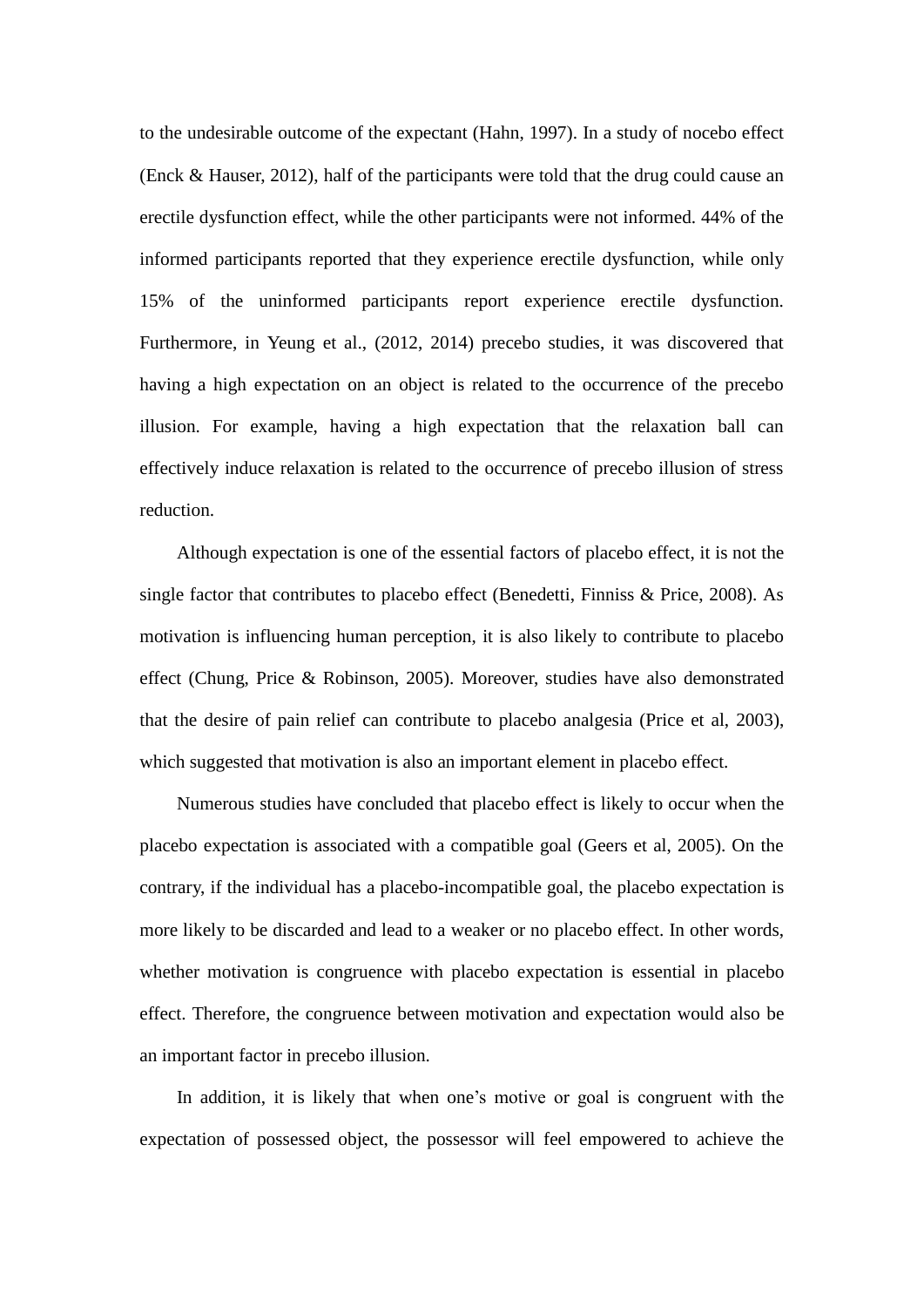goal. As a result, the perceived control and self-efficacy would be enhanced when a person possesses a motive-expectation concordance object. Since numerous studies have clearly demonstrated that both perceived control and self-efficacy beliefs are vital in the perception and experience of pain (Vancleef & Peters, 2011), it is proposed that the possession of a high expectation pain reliving cream can create an analgesic precebo illusion when there is a concordant motive.

#### Other potential factors of precebo illusion

#### (1) State anxiety

As precebo illusion is investigated through pain analgesia in the current study. It is also necessary to examine other psychological factors of pain perception.

Emotions are one of the psychological factors that affect pain perception. The effect of emotions on pain perception is recognized although the underlying mechanisms remain unclear (Loggia, Schweinhardt, Villemure & Bushnell, 2008).Among various emotions, numerous studies have focus on the effect of pain related state anxiety on pain perception (Loggia et al., 2008). According to Loggia et al. (2008), a study conducted in dental environment showed that preoperative anxiety is positively correlated with postoperative pain immediately after the oral surgery. Some of the scholars argued that attention mediates the influence of anxiety on pain perception (Arntz, Dreessen & Merckelbach, 1991), while pain related state anxiety direct the attention of people towards pain.

Apart from the pain related state anxiety, personality traits can also affect placebo effect and pain perception. By reviewing from the past studies, some personality traits that related to placebo analgesia and pain perception are listed below. These variables are also speculated to be related to the precebo illusion of pain analgesia.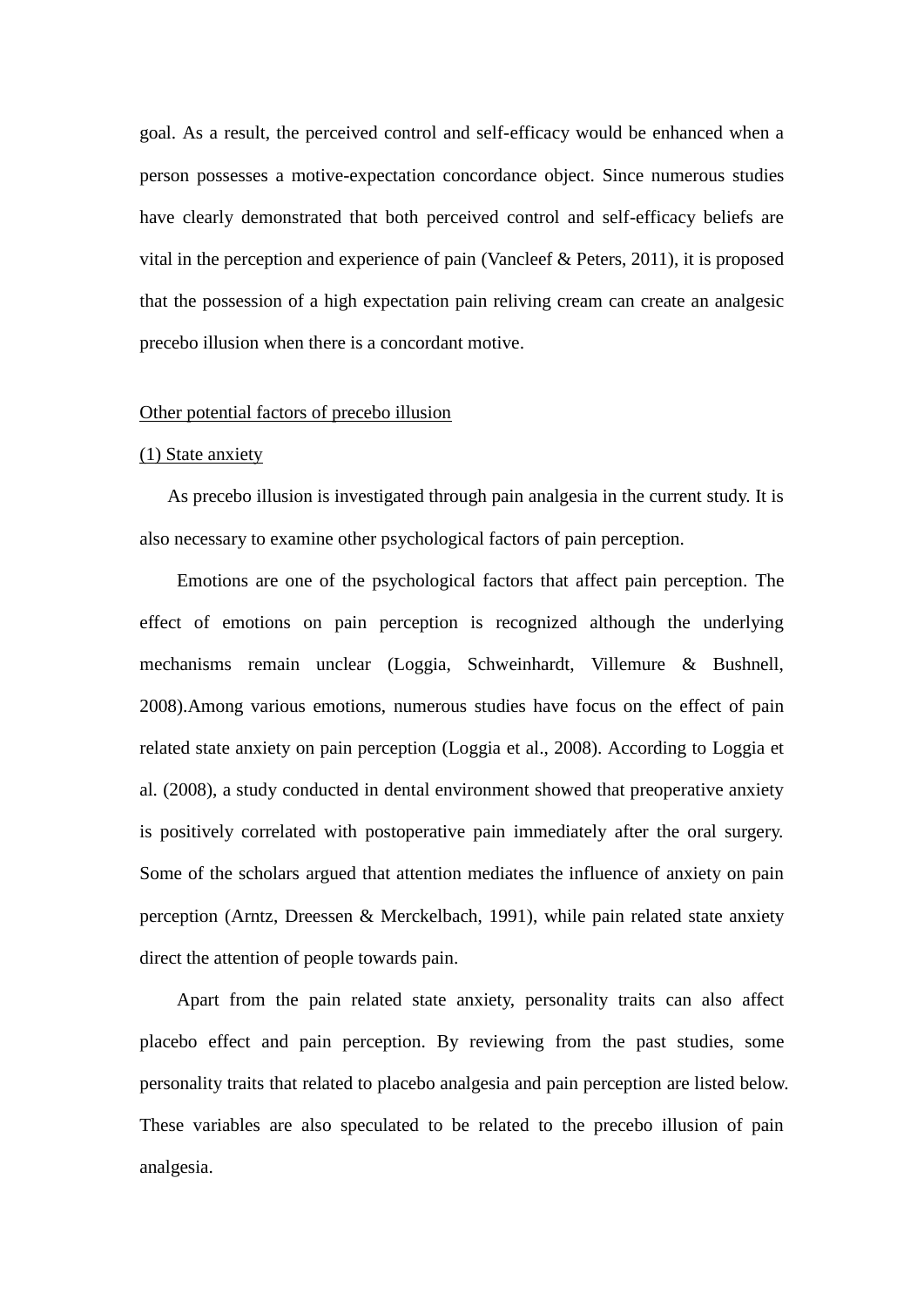#### (2) Dispositional optimism

Dispositional Optimism can be defined as a relatively stable expectancy for negative or positive outcomes (Jakšić, Aukst-Margetić & Jakovljević, 2013). As optimistic people tend to have attentional bias for positive information, optimism can serve as a moderator of placebo effect by affecting the placebo expectation (Jakšić, Aukst-Margetić & Jakovljević, 2013). Moreover, a study conducted by Geers et al (2010) also suggested that placebo analgesia can be predicted by dispositional optimism.

### (3) Desire of control

The desire of control of a person would moderate the placebo effect. Studies conducted by Geers et al (2013) showed that patients with high desire for control had a larger placebo analgesic effect if they were able to choose their treatment. This suggested that desire of control can also influencing placebo analgesia in some circumstances. In the current study, participants' desire of control of was investigated.

### (4) Suggestibility

Suggestibility is another personality trait that contributing to the placebo effect. According to De Pascalis et al (2002), highly suggestible people would have a high expectancy for medicine efficacy when they received suggestions about the medicine. In the same study, individual different in suggestibility were also found to have a significant contribution to the magnitude of placebo analgesia. Since people with high suggestibility are more likely to accept suggestion, they are easier to generate a high placebo expectation. As a result, they are more likely to experience placebo effect.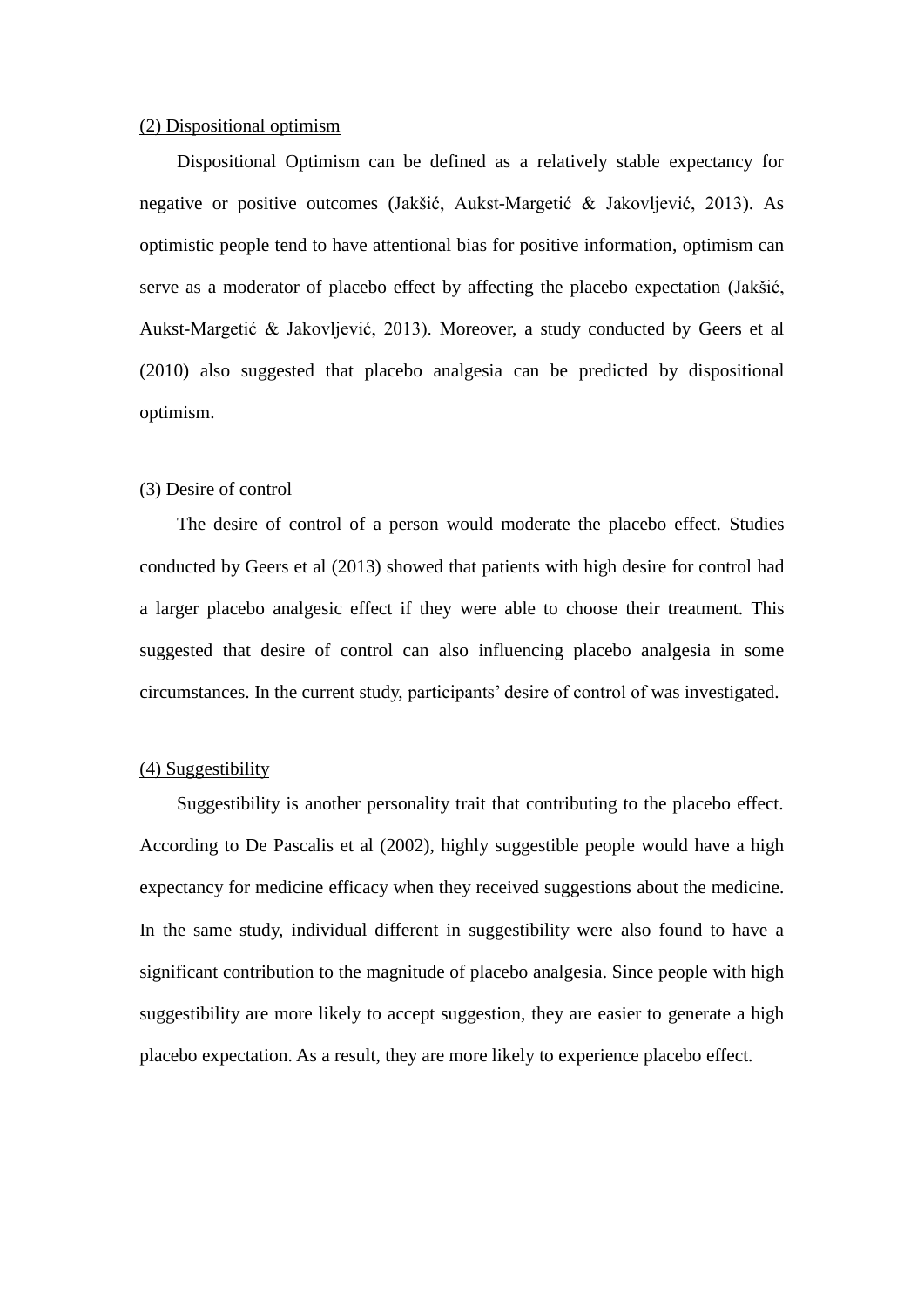## (5) Trait anxiety

As mentioned before, pain related state anxiety can affect the pain perception of people. Trait anxiety refers to a stable susceptibility to experience state anxiety (Grös, 2007), which can also be regarded as a personality traits that influence pain perception. In other words, people with a high trait anxiety are more likely to generate pain related state anxiety when they are exposed to pain stimulus.

#### (6) Fear of pain

Fear of pain is also found to have a negative correlation with placebo analgesia. A study conducted by Lyby, Aslaksen and Flaten (2011) suggested that fear of pain can reduce electrophysiological and subjective placebo analgesic responses. In addition, past studies reported that fear of pain is a factor that affect placebo analgesia (Flaten, 2013). In the current study, participants' fear of pain of people was also examined.

Based on the motive-expectation concordance mechanism. It was expected that if participants possess a pain relief cream that they expected to be effective and have a high motivation to reduce pain, they would perceived to have less physical pain. Hypothesis 1 and 2 are therefore developed:

*H1: When participants hold a high motive to reduce pain, participants in the possession condition should report a lower perceived pain that participants in the non-possession condition.*

*H2: When participants hold a low motive to reduce pain, regardless of whether they possess a pain relief cream or not, their perceived pain would not differ significantly.*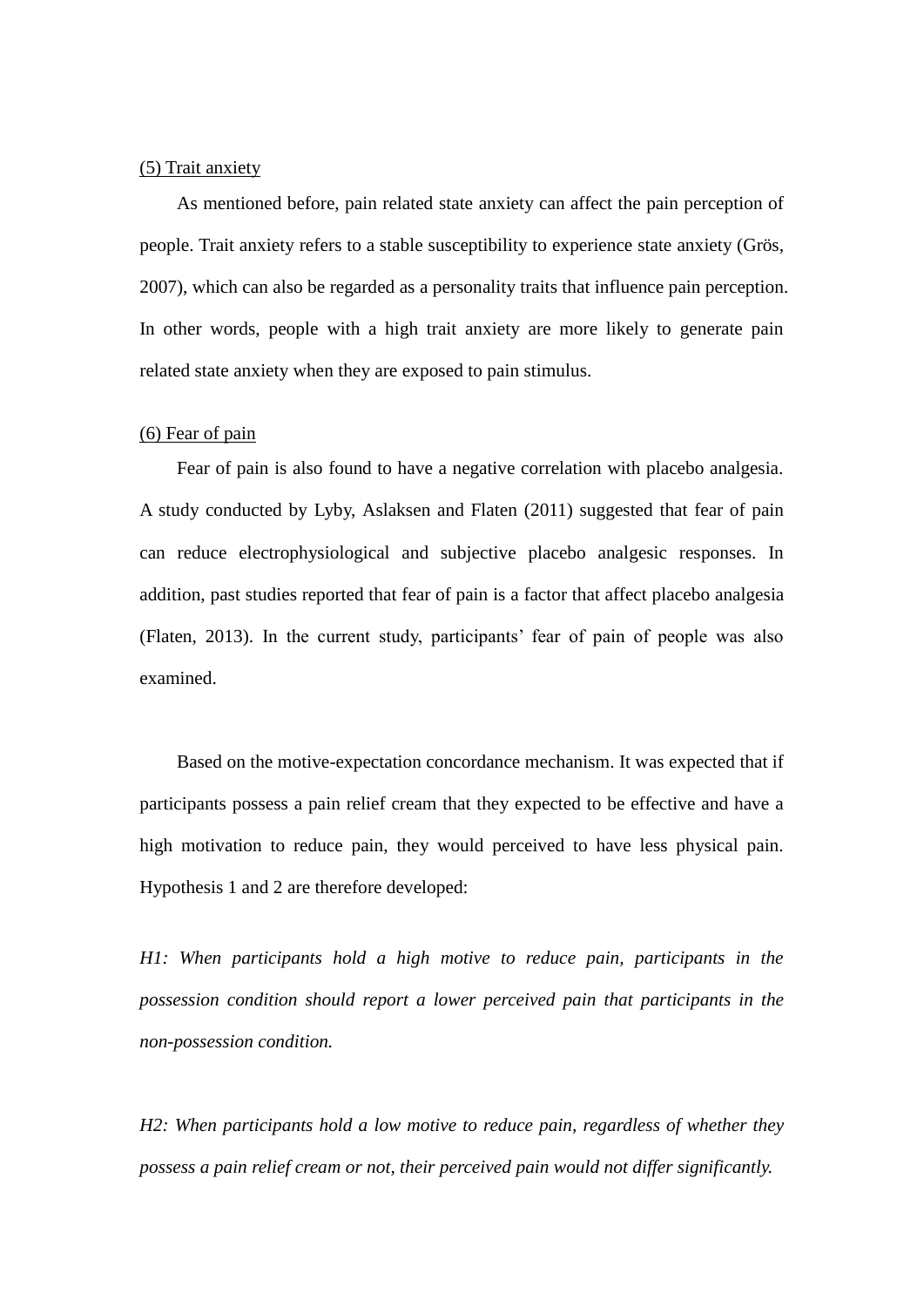As mentioned previous, there are some potential factors that expected to affect the precebo illusion of pain analgesia. Hypothesis 3 and 4 are therefore developed:

*H3: The following factors will be positeively correlated with the precebo illusion of pain analgesia.*

- *(a): Dispositional optimism*
- *(b): Desire of control*
- *(c): Suggestibility*

*H4: The following factors will be negatively correlated with the precebo illusion of pain analgesia.*

- *- (a): State anxiety*
- *- (b): Fear of pain*

#### The Cold pressor task

In the current study, the cold pressor task was used to induce physical pain. In the cold pressor task, participants were required to immerse their hand in cold water for a period of time. During the immersion, participants would experience a gradually increasing pain during the cold pressor task (Koenig, Jarczok, Ellis, Bach, Thayer & Hillecke, 2013).The cold pressor task have demonstrated excellent reliability in producing physical pain for measuring pain threshold and pain tolerance according to a 2-week test–retest Study (Koenig et al., 2013). According to a study of cold pressor task (Stewart & James, 1941), the intensity of pain is the highest when the hand is immersed in cold water for 1 minute. Adaptation will occur after 1 minute and the pain will become less intense afterward. Another study of physical pain sensitivity showed that the mean immersion time of Hong Kong Chinese in a 5°C cold pressor task was around 90 second (Chan et al., 2013). In the current study, following past research, participants were asked to immerse their hand in a 5°C cold pressor task for 1 minute.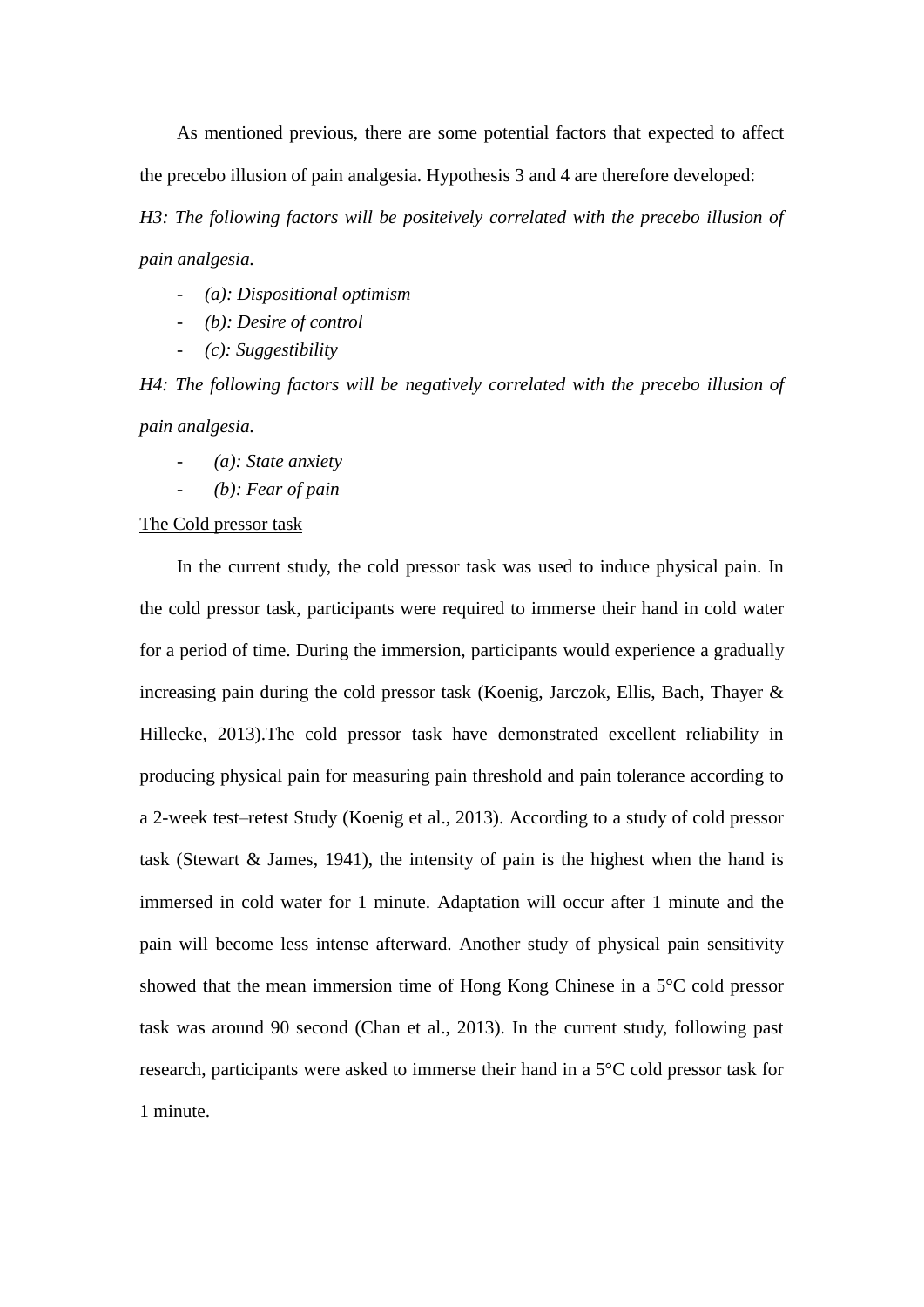#### Overview of Studies

There were three studies conducted in total. The first two studies were pilot studies, which aimed at validating the experimental materials that were used in the main study.

The third study was the main study, which contained two phases. In the first phase, participants were required to conduct an online survey. In the second phase, participants were required to join an experiment in a psychology laboratory

# **2. Methodology**

#### **2.1 Pilot Study I**

The aims of pilot study I was to examine the effectiveness of two experimental materials. First, to examine the effect of a designed fictitious article which aims at to manipulating participants' motive to reduce pain. Second, to examine the effect of a designed fictitious leaflet that aims at generating a high expectation of the pain relief cream to the participants.

#### **2.1.1 Participants and procedure**

Eight participants (4 males; 4 females) were invited to participate in the pilot study I without any incentive. Participants were first given a cover story which briefly describes the study. In the cover story, they were told that the current study is aim at investigating the pain perception of Asian. Also, participants were told that the study is still in the preparation stage that they were not required to participate in any pain perception test. After that, they were asked to read an article, which aims at manipulating their motivation to reduce pain. There are two versions of the article, one of them was to induce a high motive to reduce pain and the other version was to induce a low motive to reduce pain. Different versions of the article were randomly given to participants. They were asked to answer a list of question which located at the back of the article in order to check the effect of the manipulation and their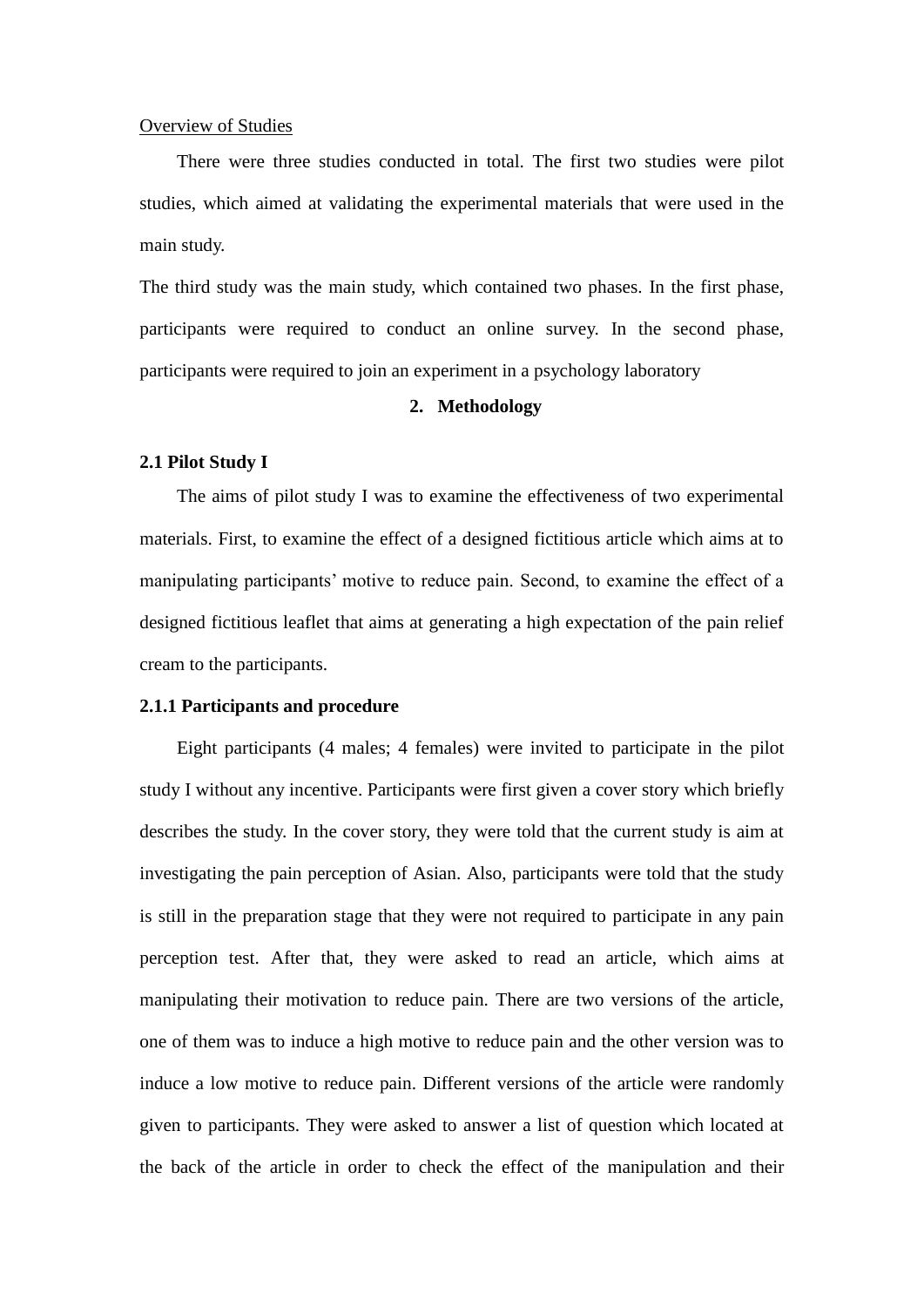understanding of article. Next, they were asked to read a counterfeit leaflet about a pain relief cream, which aimed at inducing a high expectation of the effectiveness of the counterfeit pain relieving cream. Participants were asked to answer a list of questions which aimed at checking their expectation of the effectiveness of the pain relief cream.

#### **2.1.2 Result**

In general, participants who read the high motive version article reported having a higher motivation to reduce pain  $(M = 4.4, SD = .85)$  compared with participants who read the low motive version article  $(M = 4.2, SD = .43)$ . However, the difference was not significant,  $t(6) = .42$ ,  $p = .689$ . Also, the measurement of motivation to reduce pain was found to have an unacceptable internal consistency (Cronbach's  $\alpha = 14$ ).

On average, participants showed an acceptable expectation of the effectiveness of the pain relieving cream on a 7-point scale.  $(M = 5.19, SD = .69)$ . Moreover, the measurement of expectation of the effectiveness of the pain relieving cream was found to have a good internal consistency (Cronbach's  $\alpha = .77$ ).

### **2.1.3 Discussion**

After analyzing the answers of questions regarding article and interviewed some of the participants, the insignificant difference in motivation can be attributed to the misunderstanding of the designed article. The readability of the article and the corresponding questions were needed to be improved. Therefore, in the main study, some adjustments of the wordings of the articles were made. First, several distracting technical terms were removed. Second, part of the paragraph was changed to point form instead of long paragraphs. Third, key words in the questions were highlighted in order to prevent the misunderstanding of questions.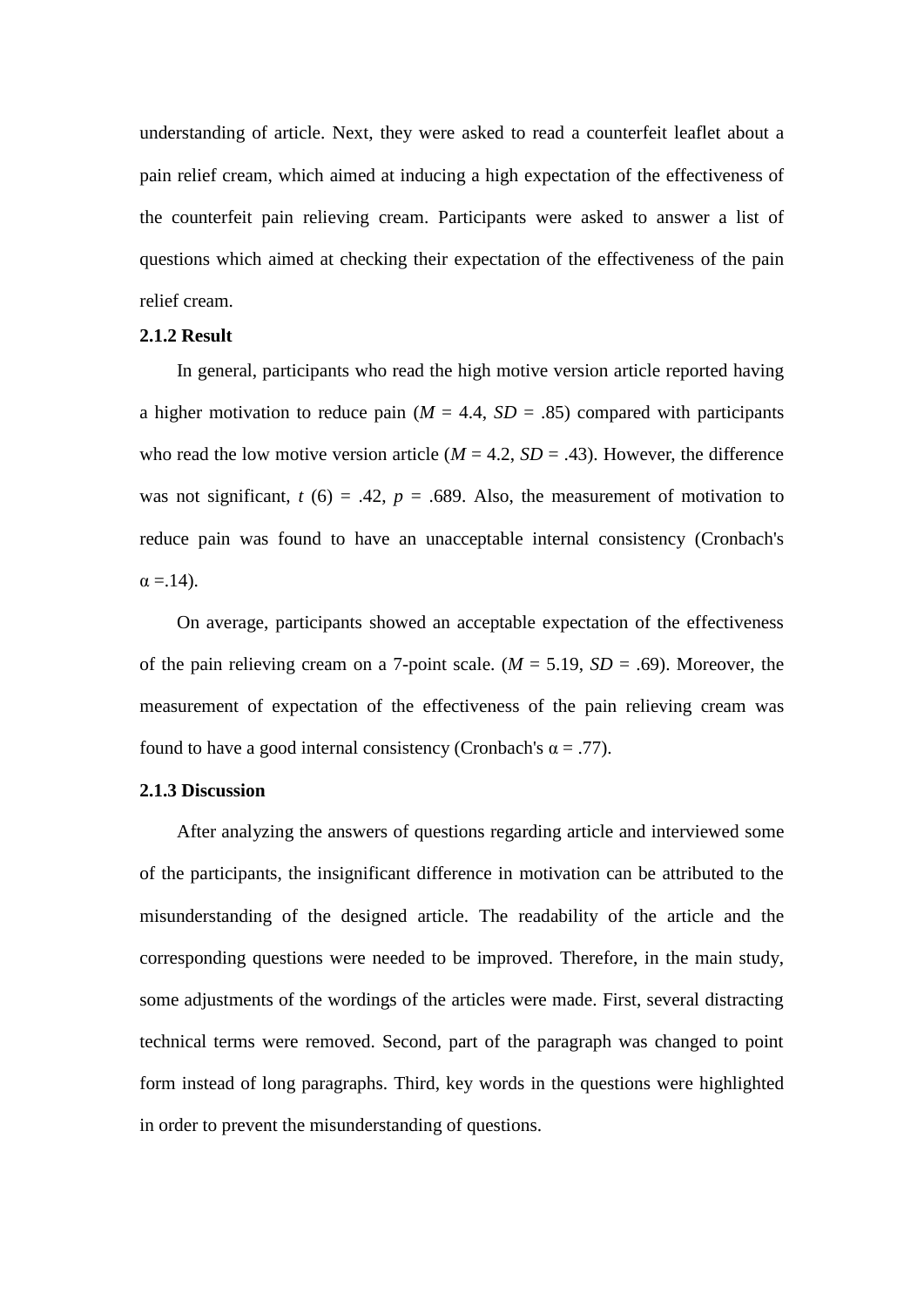The content of the leaflet was remained unchanged since it showed a favorable effect in inducing an acceptable expectation of the pain relief cream.

#### **2.2 Pilot Study II**

The aim of pilot study II was to use another group of participants to validate the effect of the materials after adjustment

#### **2.2.1 Participants and procedure**

Eight participants (3 male; 5 female) were invited to participate in pilot study II without any incentive. Participants who participated in pilot study I were not invited to participate in pilot study II. Participants were told that the current study is aim at investigating the pain coping strategy of Asians. After that, they were asked to read the revised article, which aimed at manipulating their motivation to reduce pain. Again, there were two version of the article, one of them was to induce a high motive to reduce pain and the other version was to induce a low motive to reduce pain. Different versions of the revised article were randomly given to participants. They were asked to answer a list of questions which were located at the end of the article in order to check the manipulation effect of the article and also the participants' understanding of the article.

#### **2.2.2 Result**

On average, participants who read the high motive version of the revised article did report a significantly had a higher motivate to reduce pain  $(M = 6.50, SD = 1.06)$ compared with participants who read the low motive version ( $M = 4.85$ ,  $SD = .71$ ), *t*  $(6) = 2.57, p = .042.$ 

The items used to measure the motivation to reduce pain was found to have a good internal consistency (Cronbach's  $\alpha$  = .78).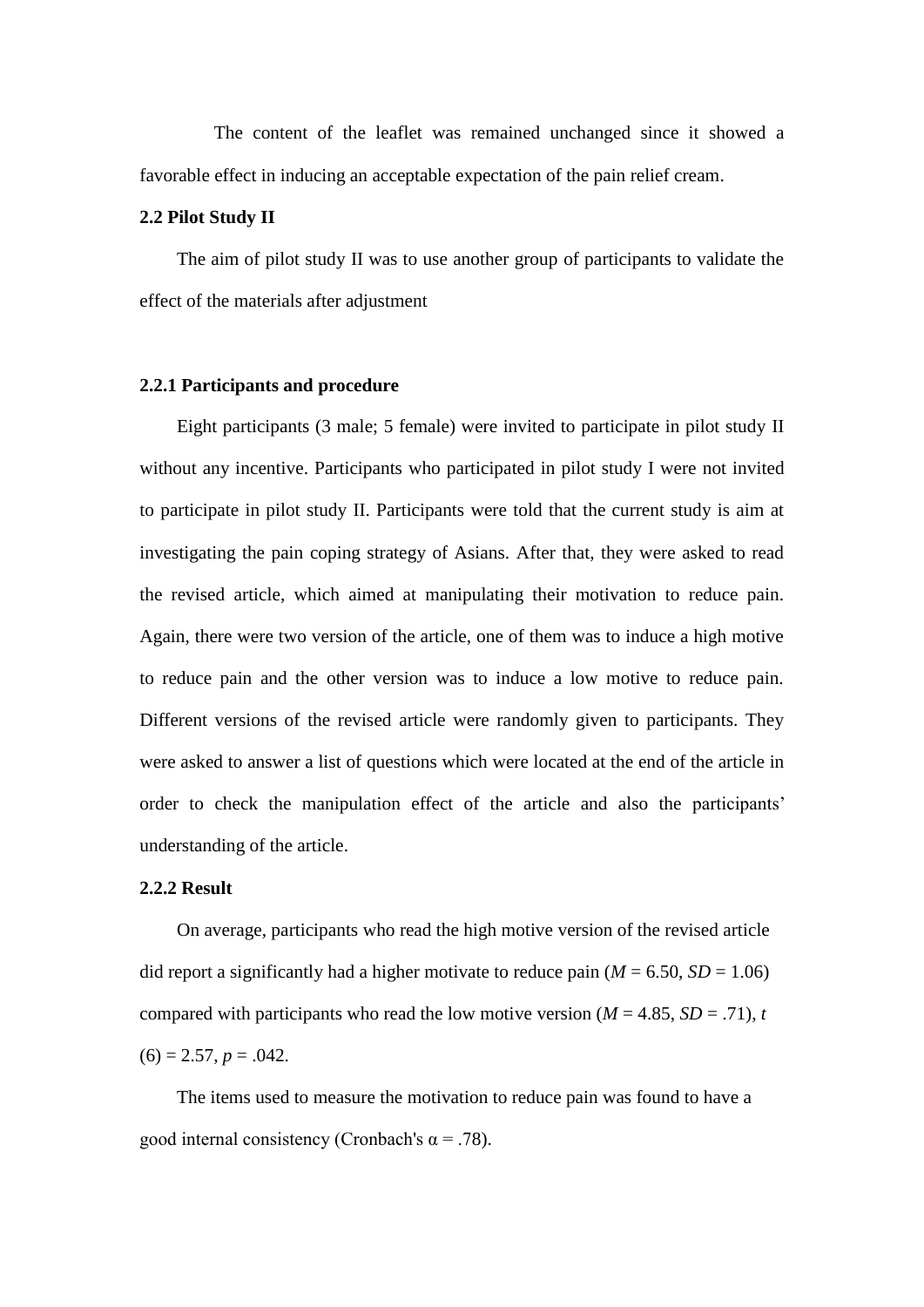# **2.2.3 Discussion**

According to the results, the effect of the revised articles in manipulating participant's motivation to reduce pain is favorable. The articles then were adopted in the main study. In order to further enhance the articles' readability, minor adjustments on the format were further made.

# **2.3 Current Study**

The aims of the current study are: First, demonstrate a precebo illusion through pain analgesia; Second, validate the motive-expectation concordance mechanism of precebo illusion; Third, investigate the effect of personality traits on precebo illusion.

# **2.3.1 Participants**

Fifty-seven Lingnan students (12 males, 45 females,  $M_{age} = 21.4$ ,  $SD = 2$ ) were recruited to participate in the study. Part of the recruited participants joined the study to fulfill their course requirement. While some of the participants were recruited through the personal network of the researcher without any incentive. Participants were required to have basic Chinese reading ability. An informed consent was obtained from each participant before the study.

### **2.3.2 Design**

The experimental design of the current study is illustrated in the following 2 X 2 table. Participants were randomly assigned to one of the four conditions. The current design had 2 IV (motivation to reduce pain; possession status), and 1 DV (self-reported pain perception)

|                                        | High motivation to reduce pain          | Low motivation to reduce pain       |  |
|----------------------------------------|-----------------------------------------|-------------------------------------|--|
| Possession of pain relieving cream     | Possession-high motive condition        | Possession-low motive condition     |  |
| Non possession of pain relieving cream | Non possession-high motive<br>condition | Non possession-low motive condition |  |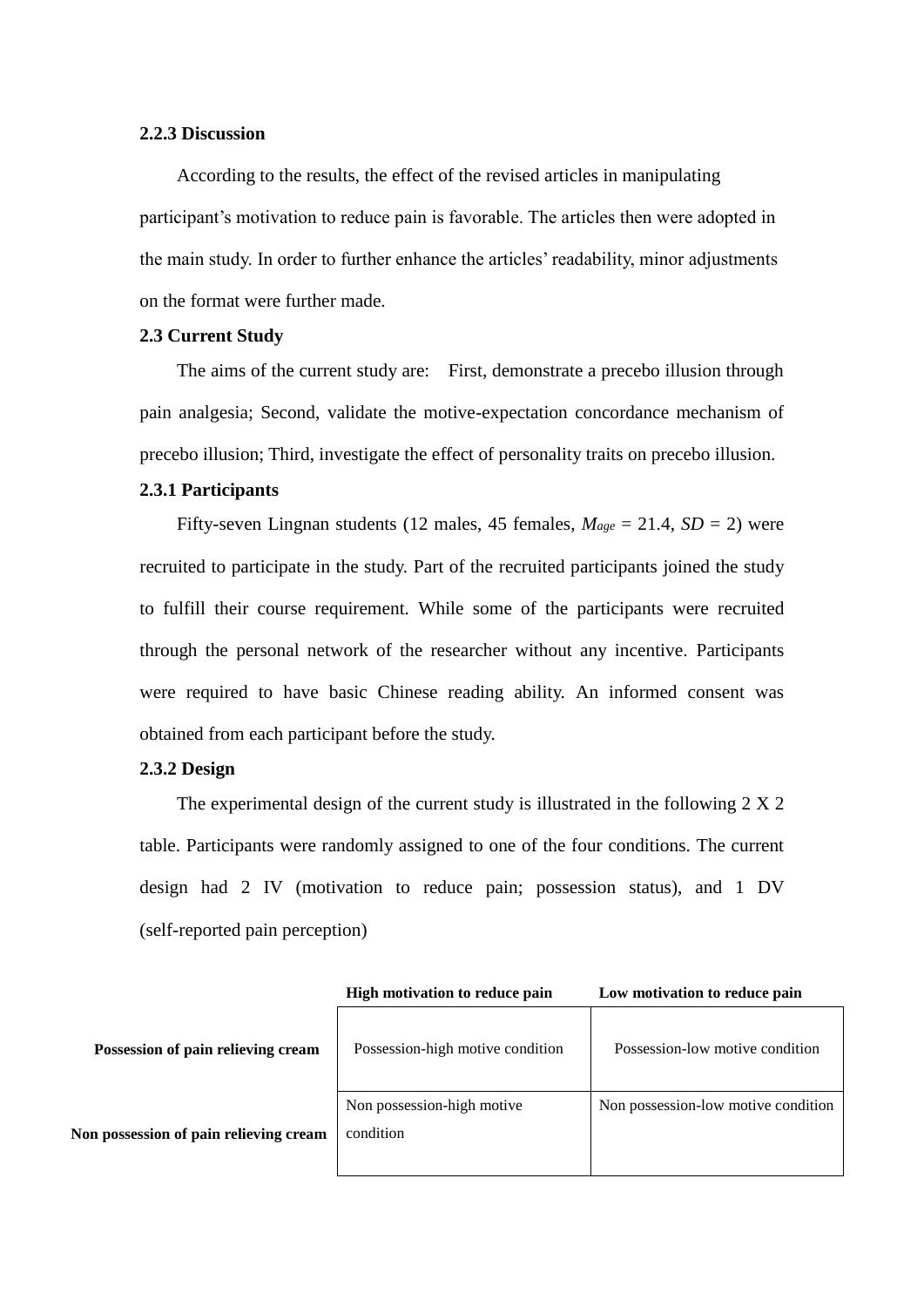#### **2.3.3 Measurement**

The following measurement scales were used to measure the personality traits, perceived pain and state anxiety of participants. All measurements scales were translated into Chinese in the current study.

#### 6-item Chinese Revised Life Orientation Test (CLOT-R)

The 6-item Chinese Revised Life Orientation Test (Lai, Cheung & Yu, 1998). is a self-report rating test that measures dispositional optimism. The Chinese revised test is based on the 10-item Revised Life Orientation Test (Scheier, Carver & Bridges, 1994). to measure the dispositional optimism among Chinese. The test has shown to have an adequate measure of dispositional optimism among Hong Kong Chinese subject (Lai et al., 1998). The test consists of 6 items. Half of the items were positively worded (e.g. "In uncertain times, I usually expect the best.") and half of the items were negatively worded (e.g. "I hardly ever expect things to go my way."). Participants were required to indicate their extent of agreement to each of the items on a 7-point scale ranging from 1 (Strongly disagree) to 7 (Strongly agree). For the current sample, the test showed a good internal consistency (Cronbach's  $\alpha = 0.76$ ).

# Desirability of Control scale (DCS)

Desirability of Control scale (Burger & Cooper, 1979) is a self-report rating scale that measures desire for control. The scale consists of 20 items. Three of them were excluded since they are not applicable to the recruited participants (e.g. "When driving, I try to avoid putting myself in a situation that I could be hurt by someone else's mistake").. For the remaining items, 5 of them were negatively worded (e.g. "I would rather someone else take over the leadership role when I'm involved in a group project.") and 12 of them were positively worded (e.g. "I enjoy making my own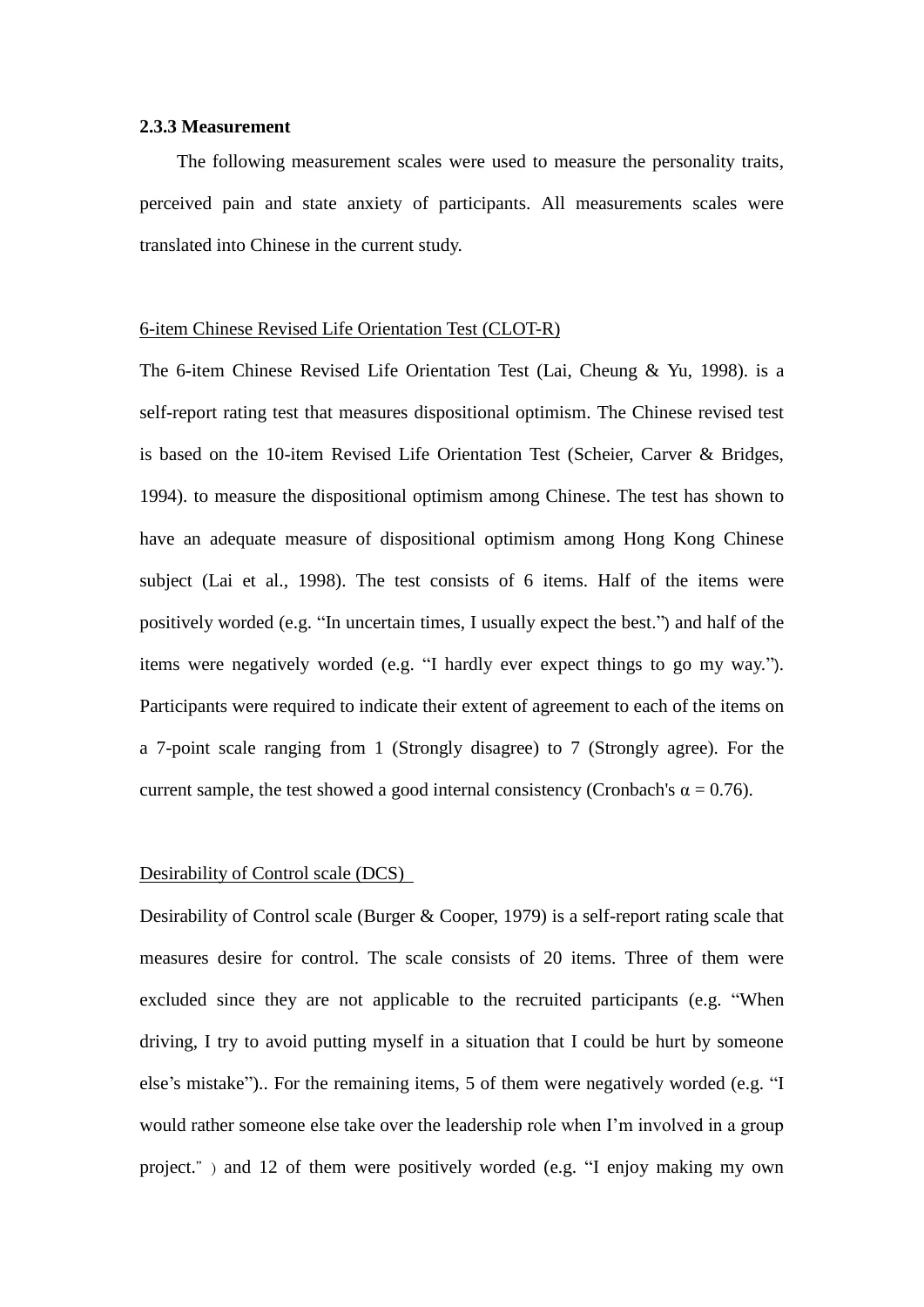decisions."). Participants were asked to indicate their extent of agreement to the items on a 7-point scale ranging from 1 (The statement does not apply to me at all) to 7 (The statement always applies to me). The scale showed a good internal consistent (Cronbach's  $\alpha$  = 0.86) for the current sample.

#### Short Suggestibility Scale (SSS)

Short Suggestibility Scale (Kotov, Bellman & Watson, 2004). is a self-report subscale of the Multidimensional Iowa Suggestibility Scale that measures suggestibility. The Short Suggestibility Scale consist of 21 items (e.g. "I can be influenced by a good commercial."), participants were asked to indicate the extent of items that apply on them on a 5-point scale ranging from 1(not at all or very slightly) to 5(a lot). For the current sample, the Short Suggestibility Scale showed a good internal consistent (Cronbach's α = 0.86).

# State-Trait Anxiety Inventory, Trait Anxiety Subscale (STAI-Y2)

The trait Anxiety Subscale of the State-Trait Anxiety Inventory (Spielberger, Gorsuch, Lushene, Vagg, & Jacobs, 1983).is a self-report rating scale that measure trait anxiety. The subscale consists of 20 items that people usually used to describe themselves. Nine of the items were negatively worded (e.g. "I lack of self-confidence") and 11 of the items were positively worded (e.g. "I am happy"). Participants were required to indicate how the statement can apply to them in general on a 4-point scale ranging from 1(Almost never) to 4(Almost always). The Trait Anxiety Subscale showed a good internal consistency (Cronbach's  $\alpha$  = 0.88) in the current sample.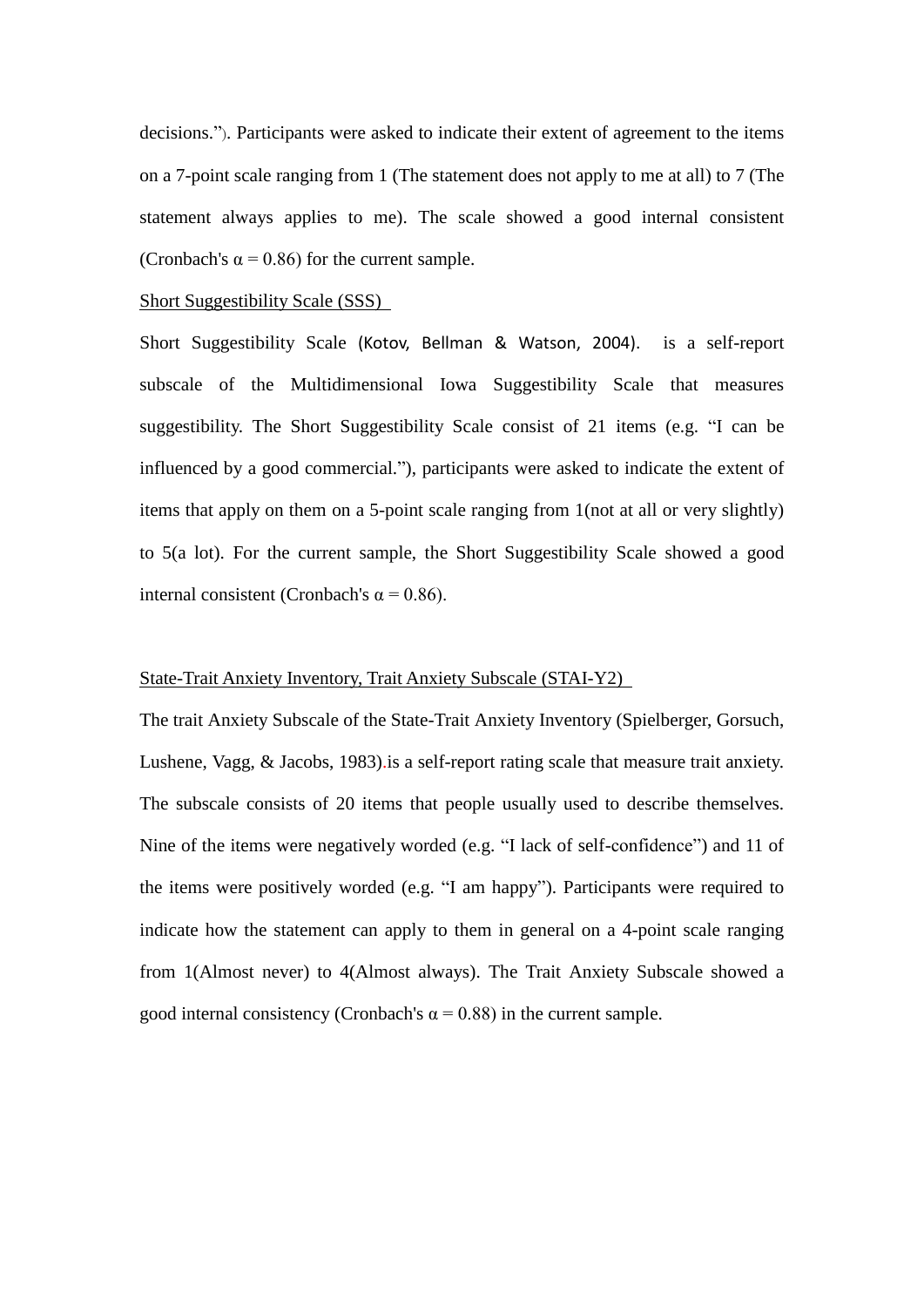#### Fear of Pain Questionnaire -III (FOPQ-III)

Fear of Pain Questionnaire -III (McNeil & Rainwater, 1998) is a self-report rating scale that measures the fear of pain. The questionnaire aims at assess the fear of individual towards three broad categories of pain include severe pain, minor pain and medical pain. The questionnaire consists of 30 items that describe painful events (e.g. "Biting your tongue while eating"). Participants were asked to report their fear of pain of the described painful events on a 5-point scale ranging from 1(Not at all) to 5(Extreme). For the current sample, the Fear of Pain Questionnaire –III showed an excellent internal consistency (Cronbach's  $\alpha$  = 0.93).

# Visual analogue scales (VAS)

Visual analogue scales (VAS) were used to measure the subjective pain intensity and pain unpleasantness of the participants. Study has revealed that VAS is sensitive in measuring the perception of pain of individual (Seymour, 1982). To measure the subjective pain intensity, participants were asked to indicate their perceived pain intensity by marking an "X" on a horizontal line (on the extreme right are the words "extremely painful", and on the extreme left are the words "no pain"). To measure the subjective pain unpleasantness, participants were asked to indicate their perceived pain unpleasantness by marking an "X" on a horizontal line (on the extreme right are the words "extremely unpleasant", and on the extreme left are the words "no unpleasantness at all"). The VAS score is determined by measuring in centimeter from the beginning of the line on the left to the "X" mark. The longer the length measured, the higher the VAS score.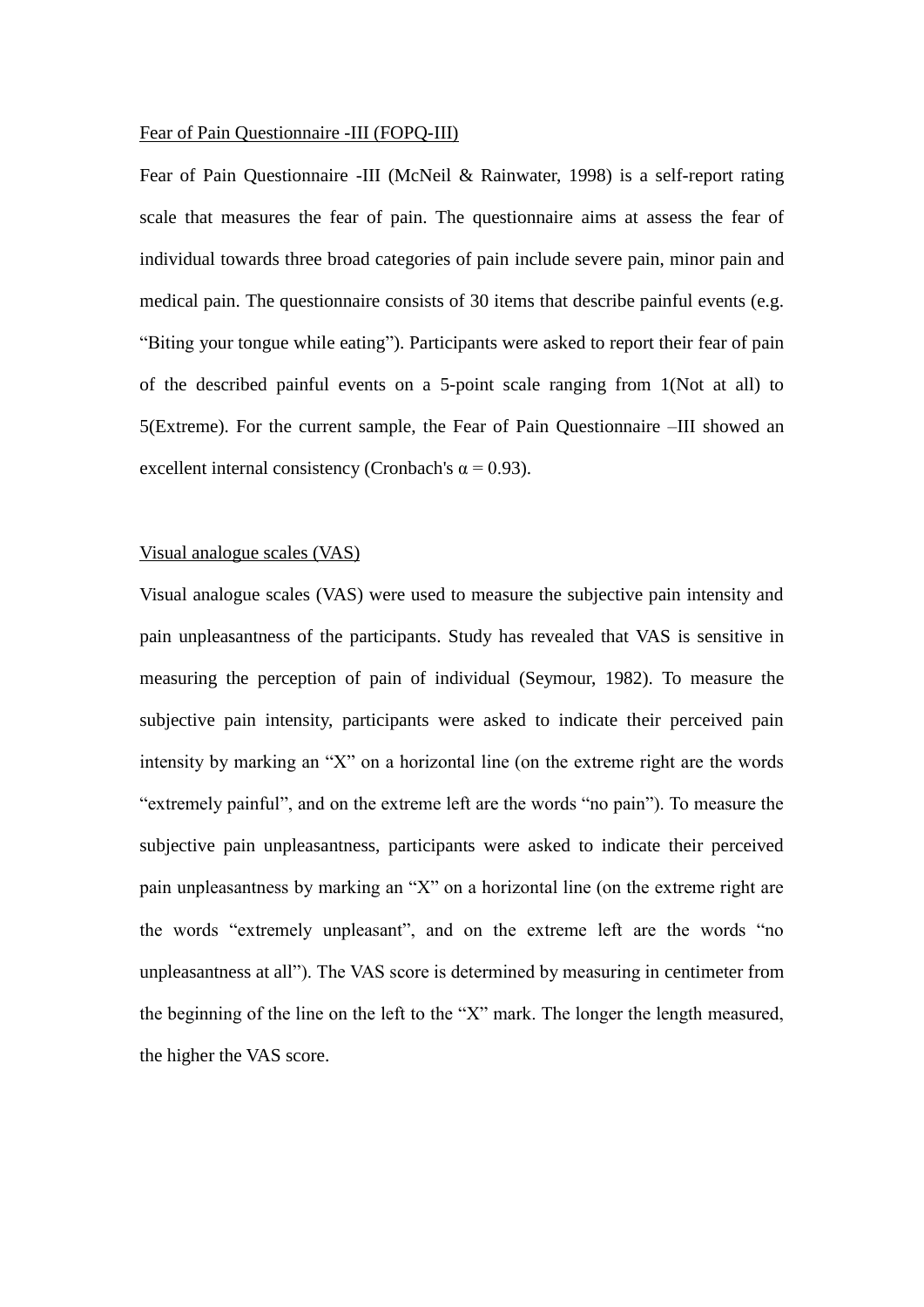#### The McGill Pain Questionnaire, Section 3 (MPQ)

Section 3 of the Mcgill Pain Questionnaire (Melzack, 1975) is a self-report rating scale that evaluates the pain that experienced by people. The scale consists of 3 items, which are used to evaluate the variation of the intensity of pain (e.g. "Which word describes your pain right now?", "Which word describes it at its worst?" and "Which word describes your pain when it is least?"). Participants were asked to describe the intensity of pain for each of the items on a 5 point scale (mild, discomforting, distressing, horrible, excruciating).

## State-Trait Anxiety Inventory, State Anxiety Subscale (STAI-Y1)

The State Anxiety Subscale of the State-Trait Anxiety Inventory (Spielberger et al., 1983) is a self-report rating scale that measure state anxiety. The subscale consists of 20 items that people usually used to describe themselves. Ten of the items were positively worded (e.g. "I feel calm) and 10 of the items were negatively worded (e.g. "I feel confused"). Participants were required to indicate how the item can apply to them at that moment through a 4-point scale ranging from 1(Not at all) to 4(Very much so). For the current sample, the State Anxiety Subscale showed an excellent reliability (Cronbach's  $\alpha$  = 0.92).

#### **2.3.4 Materials**

Four set of materials were distributed to the participants before the cold pressor task. Material set I was a consent form, which also included a cover story at the beginning. The aim of the cover study was to give a brief background about the study and to induce a belief in the scientific basis of the pain relief cream (all materials were presented in Chinese):

*"The current study is a joint project of Standford University School of Medicine and Lingnan University, which aim at investigating the pain perception of Asian. Standford University School of Medicine have study human pain perception for many*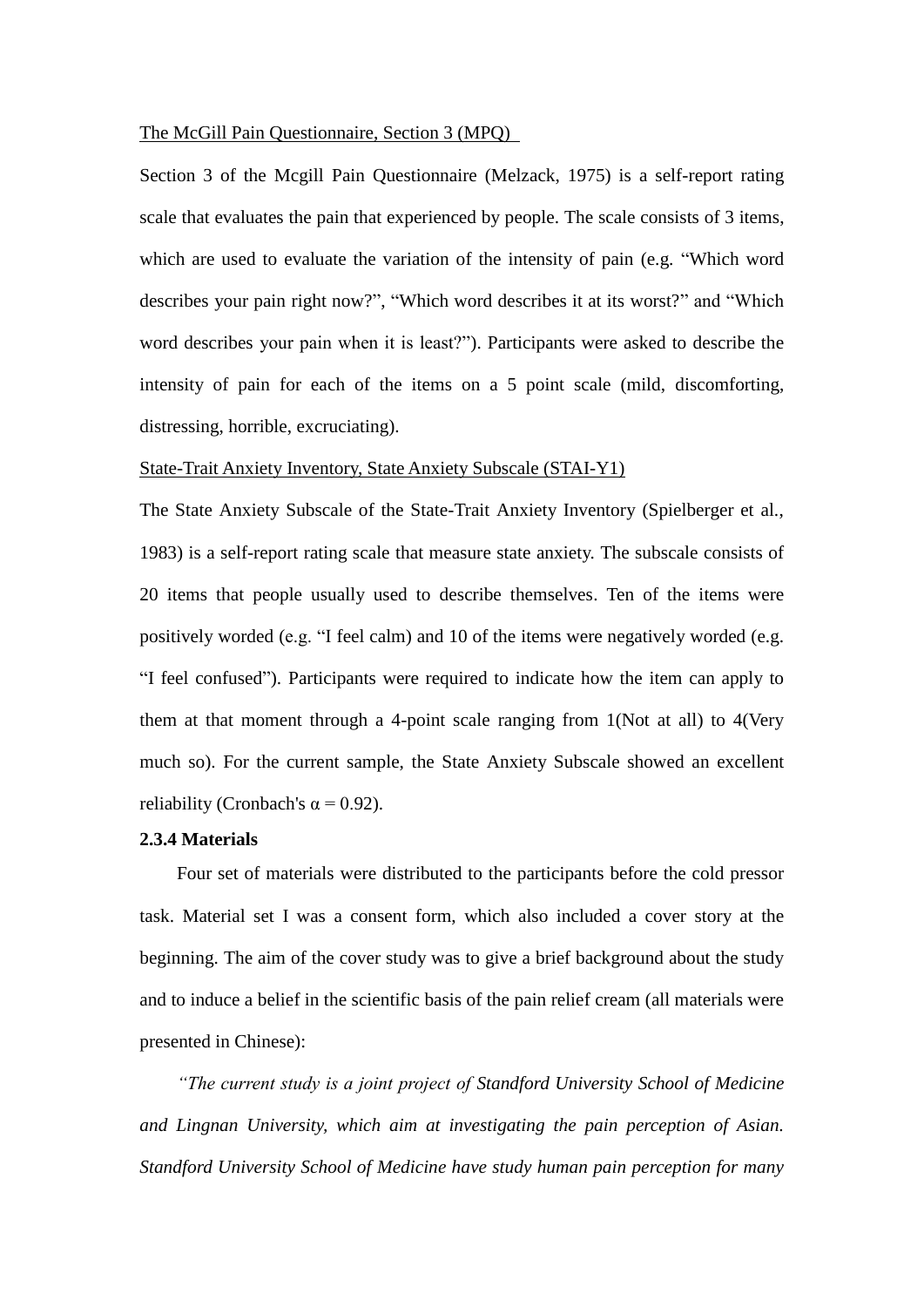*years, their founding have applied to a pain relief cream, which is called Roczephin. Recently, Roczephin is planned to develop the Asian market. However, the participants of the previous study were mainly American. According to Anstine (2001), there is a different between the pain perception of Asian and American. For the same pain stimulus, Asian tends to have less perceived pain compared to American. In order to adjust the ingredient of Roczephin for Asian, Standford University School of Medicine randomly choose 30 Asia universities to conduct a joint study about Asian pain perception, Lingnan University was one of the chosen university."*

Material set II was an article about pain and pain relief cream. It was used to manipulate the motivation of participants to use pain relief cream to reduce pain. The article consists of a high motive and low motive version. The high motive version of the article stated that feeling pain is harmful to human body and using pain relief cream is beneficial. While the low motive version of the article stated that feeling pain is beneficial to human body and using pain relief cream is harmful. Questions were located at the end of both versions of the article. The questions were the same for the two version of article. For the first part of the questions, it consisted 4 questions which aimed at checking the participants' understanding of the article. Participants were required to circle the right answer based on the corresponding article they had read. (e.g. "Feeling pain after getting hurt will (higher/lower) the chance of bacterial infection."). For the second part of the questions, it consisted 6 items which aimed at checking the manipulation of participants' motivation to reduce pain. (e.g. "Generally speaking, using pain relief cream is beneficial") Participants were asked to indicate their extent of agreement to the items on a 7-point scale, ranging from 1 (strongly disagree) to 7 (strongly agree). For the current sample, it showed a good internal consistency (Cronbach's  $\alpha$  = 0.72).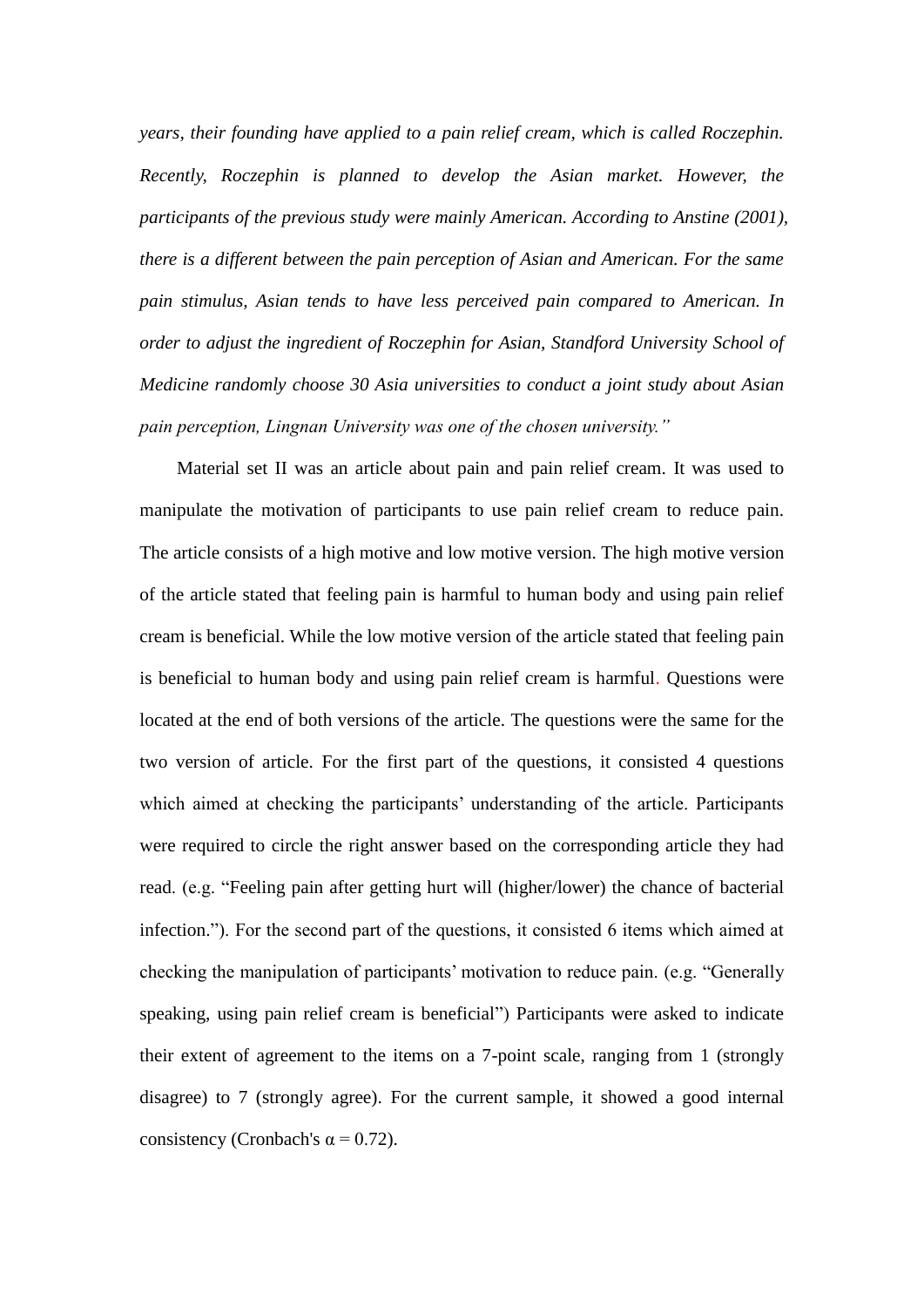Material set III included a leaflet about the pain relief cream Roczephin and also a questionnaire about Roczephin. The leaflet aimed at inducing a high expectation of the effectiveness of Roczephin. The short questionnaire was given to participants with the leaflet, which aimed at checking the expected effectiveness of Roczephin. The questionnaire consisted 4 questions. One of the question was asking the willingness of participants to buy Roczephin, which aimed at hiding the true intention of the questionnaire and pretend to have a marketing purpose. While the other 3 questions were measuring the expected effectiveness of Roczephin. (e.g. "If I used Roczephin, I expect it can effectively reduce my physical pain.") Participants were required to show their extent of agreement to the items on a 7-point scale, ranging from 1 (strongly disagree) to 7 (strongly agree). For the current sample, the items showed a good internal consistency (Cronbach's  $\alpha$  = 0.86).

Material set IV was a questionnaire that aimed at analyzing the participants' perception of pain and anxiety after they did the cold pressor task. The visual analogue scales, McGill Pain Questionnaire and State Anxiety Subscale were included in this material set. The details of the scales were mentioned in the previous section.

A sample of Roczephin was given to participants in the possession group. The cream was actually a moisturizing cream without any claimed medical effect. A small plastic bag was used to contain the sample cream. A logo and drug fact of the Roczephin were displayed at the front of the small plastic bag. Participants in the possession group were given the sample of the cream as souvenir. They were asked to sign on a form upon the reception of the cream. This aimed at strengthen their sense of possession of the cream.

During the Cold pressor task, two water tubs were used to contain water. Two thermometers were used to measure the temperature of the water and to make sure the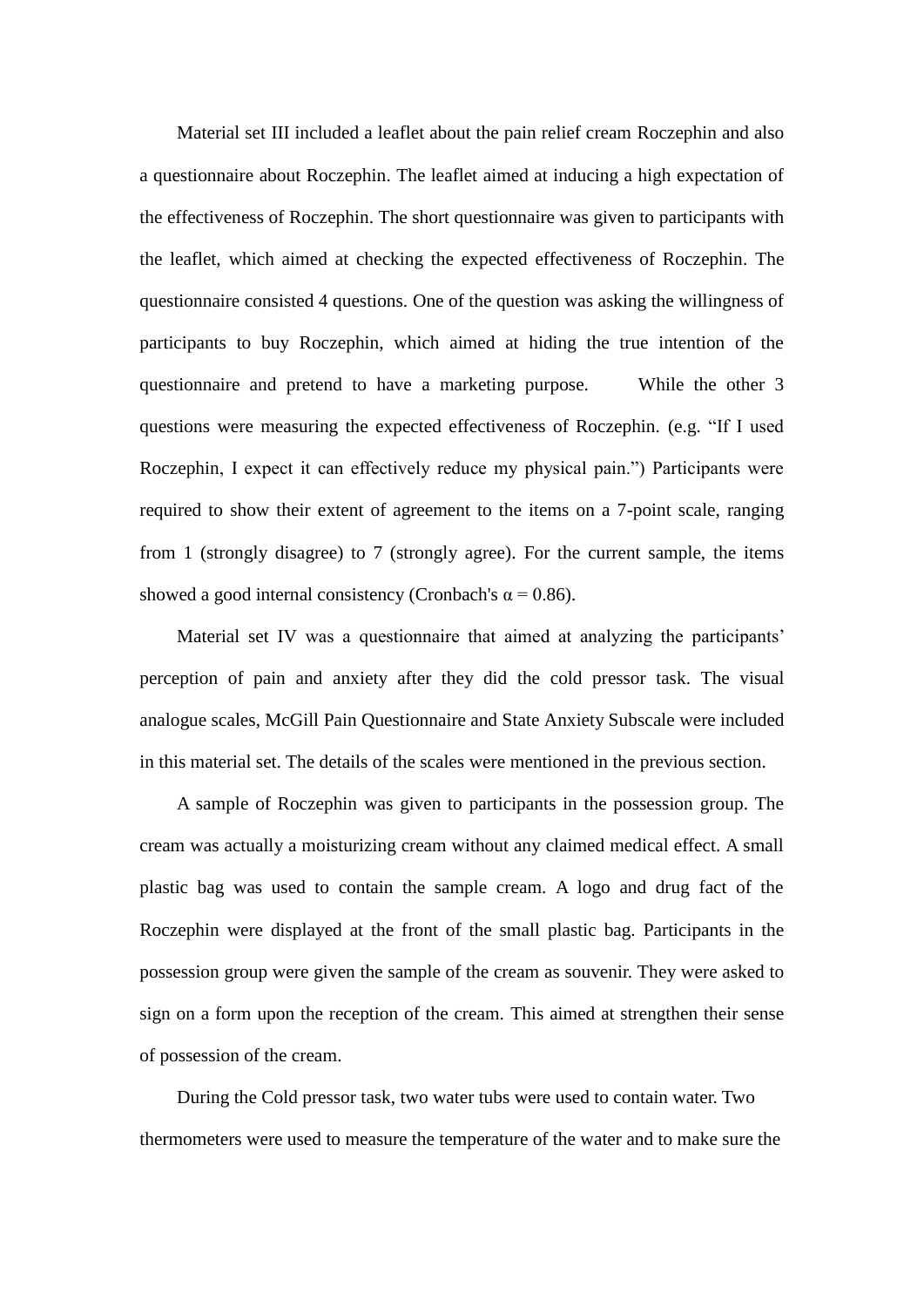water temperature was consistent across participations. Ice was used to maintain the cold temperature of water.

#### **2.3.5 Procedure**

#### Phase I: online registration

The recruited participants were asked to register online. At the beginning of the registration, participants were required to read an informed consent form. They were asked to click a button of agreement in order to show that they have read and agree to voluntarily participate in the study.

In the second part of the registration, participants were asked to fill in their demographic information. After that, they were required to complete a questionnaire measuring their personality trait.

In the final part of the registration, participants were asked to select an available time slot to participate in the pain perception test (i.e., cold pressor task). Each time slot was available for only 3 participants. Upon completion, a confirmation email was sent to the participant.

#### Phase II: Pain perception test

During the appointment time slot, participants were first be given Material set I. Participants were required to read the cover story and sign on the form to show their agreement to participate in the experiment.. After that, they were asked to read Material set II which aimed at manipulating their motivation to reduce pain. Different versions of Material set II was given to participant according to their assigned conditions. Participants were asked to read the article and then answer a list of questions which were located at the end of the article. Next, Material set III was distributed to the participants. They were asked to read the leaflet to enhance their expectation about the effectiveness of the cream. After that, participants of the two possession conditions were given a sample of Roczephin. They were required to sign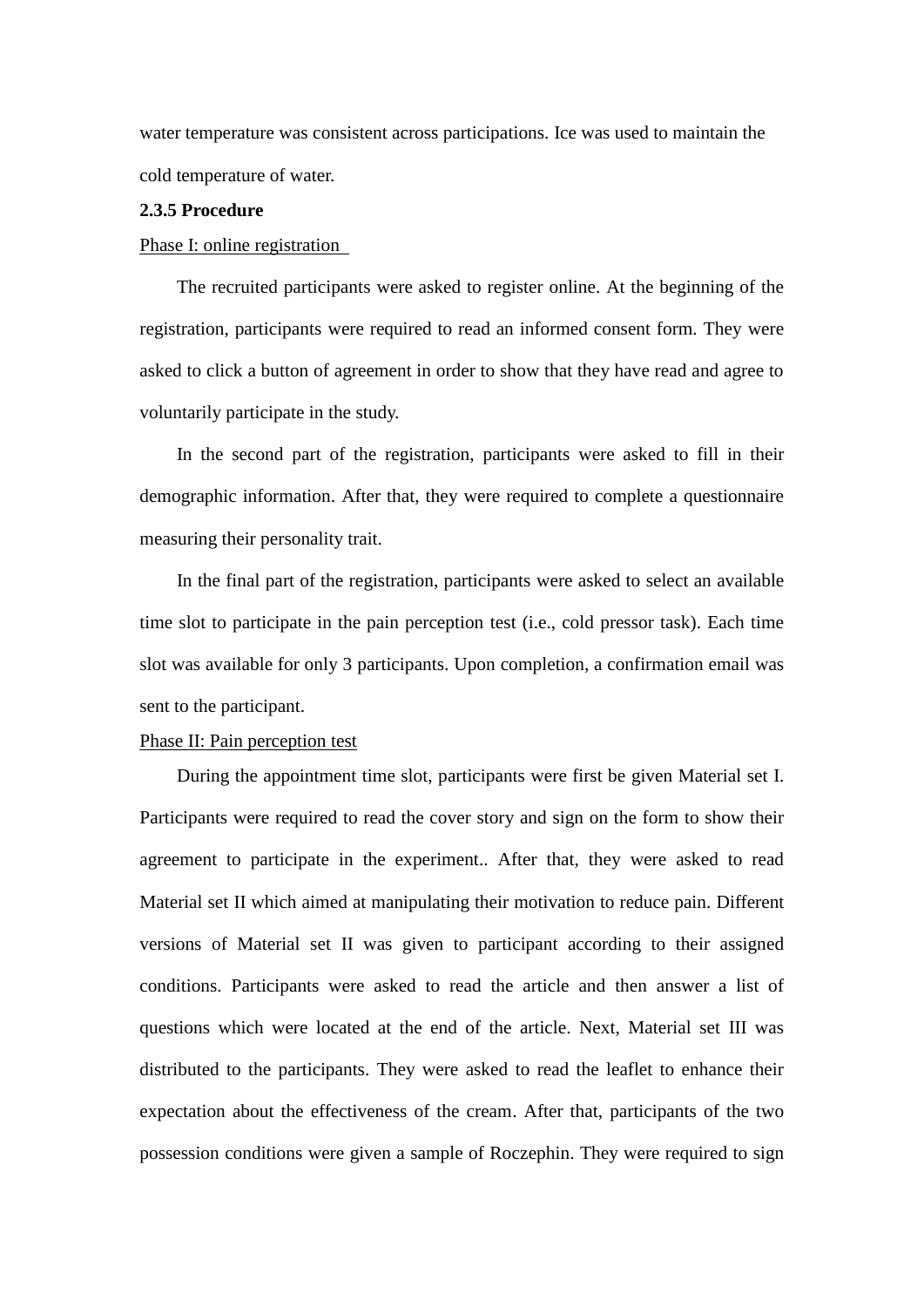on the receipt upon receiving the sample to establish their sense of ownership over the cream. Then participants from all of the condition were guided to perform a pain perception test (i.e., the cold pressor task) one by one.

The cold pressor task was used to induce acute pain to participants. Participants of the four conditions were guided to follow the same procedure of the cold pressor task. They were first asked to put their non-dominant hand into a water tub that filled with room temperature for 2 minutes in order to standardize the hand temperate of participants. Right after that, they were guided to immerse the same hand into another water tub that filled with cold water for 1 minute. They were instructed to pay attention to the induced pain during the immersion. They were allowed to withdraw their hand if they were unable to tolerate the pain. The temperature of the cold water was maintained at 5°C. A timer was used to measure their duration of time (the time between they immersed their hand into the cold water and the time they withdrew their hand from the water).

Upon completion, participants were given Material set IV. Participants were required to answer the questions to indicate their perceived pain and their state anxiety level.

#### **3. Results**

#### **3.1 Manipulation Check**

The result of manipulation check regarding motivation to reduce pain and expectation of the pain relief cream are reported as below.

On average, participants who read the high motive version of article showed a significant higher motivate to reduce pain compared with participants who read the low motive version (See Table 1). Furthermore, the difference was significant,  $t(55)$  = 5.66,  $p < .001$ .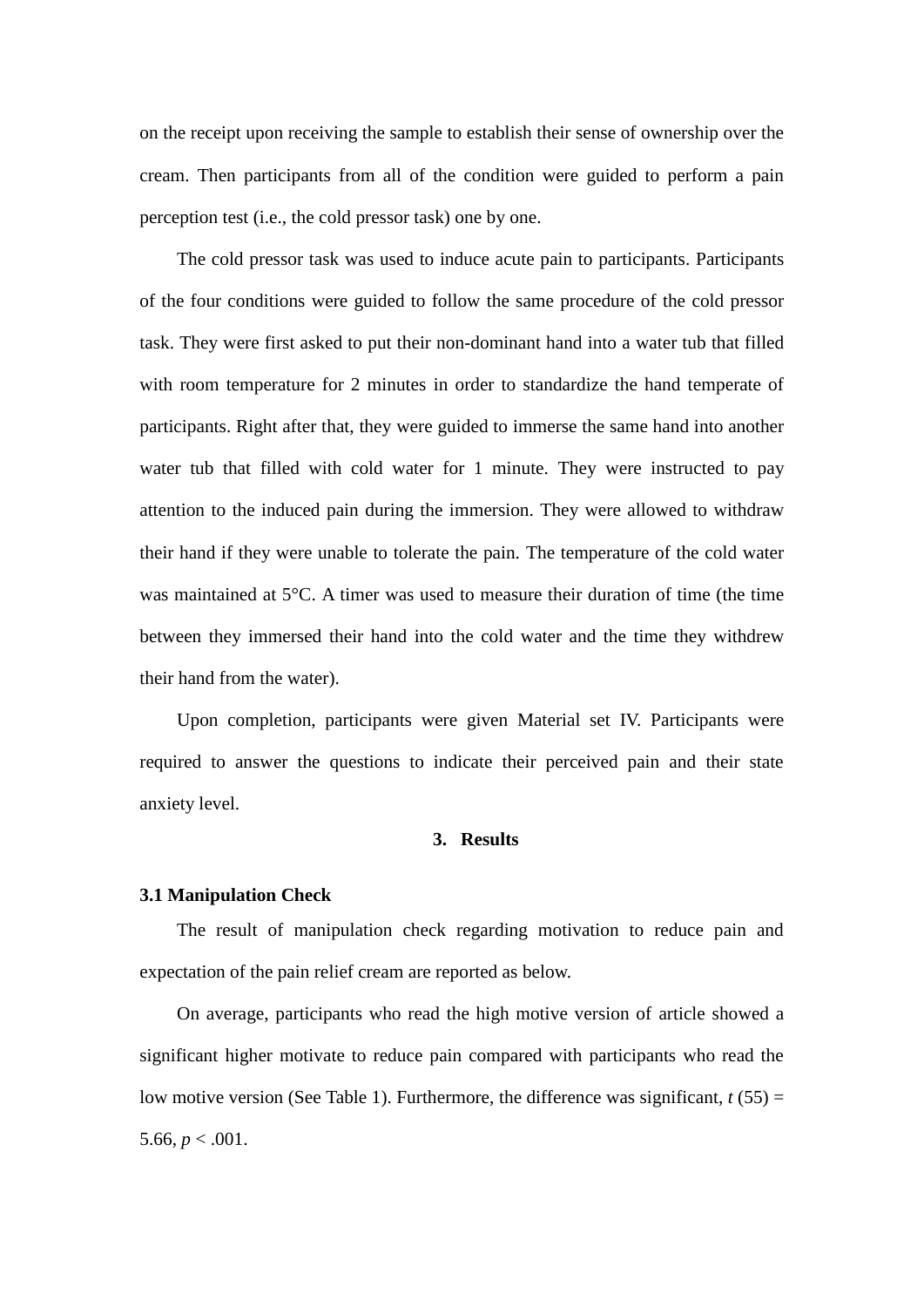|                     | Score on motivation questions (7 point scale) |      |                    |  |
|---------------------|-----------------------------------------------|------|--------------------|--|
| Version of article  | Number of                                     | Mean | Standard deviation |  |
|                     | participants                                  |      |                    |  |
| High motive version | 29                                            | 4.79 | 0.71               |  |
| Low motive version  | 28                                            | 3.66 | 0.79               |  |

# **Table 1.** *Motivation to reduce pain in both high motive and low motive version*

In general, across the four conditions, participants reported an acceptable expectation of the effectiveness of Roczephin ( $M = 5.72$ ,  $SD = 0.73$ ) on the 7-point scale.

# **3.2 Descriptive data**

Descriptive data of variables among the four conditions are reported in Table 2. The variables include age, gender, scales of personality traits and scales of perception of pain.

# **3.3 Correlation between variables**

The correlation between personality traits, state anxiety and pain perception are listed in table 3. As shown in the table, only state anxiety (STAI-Y1) is significantly correlated with the pain perception of participants, while the other personality traits (including trait anxiety, suggestibility, desire of control, dispositional optimism and fear of pain) did not showed a significant correlation with the 5 pain measurements.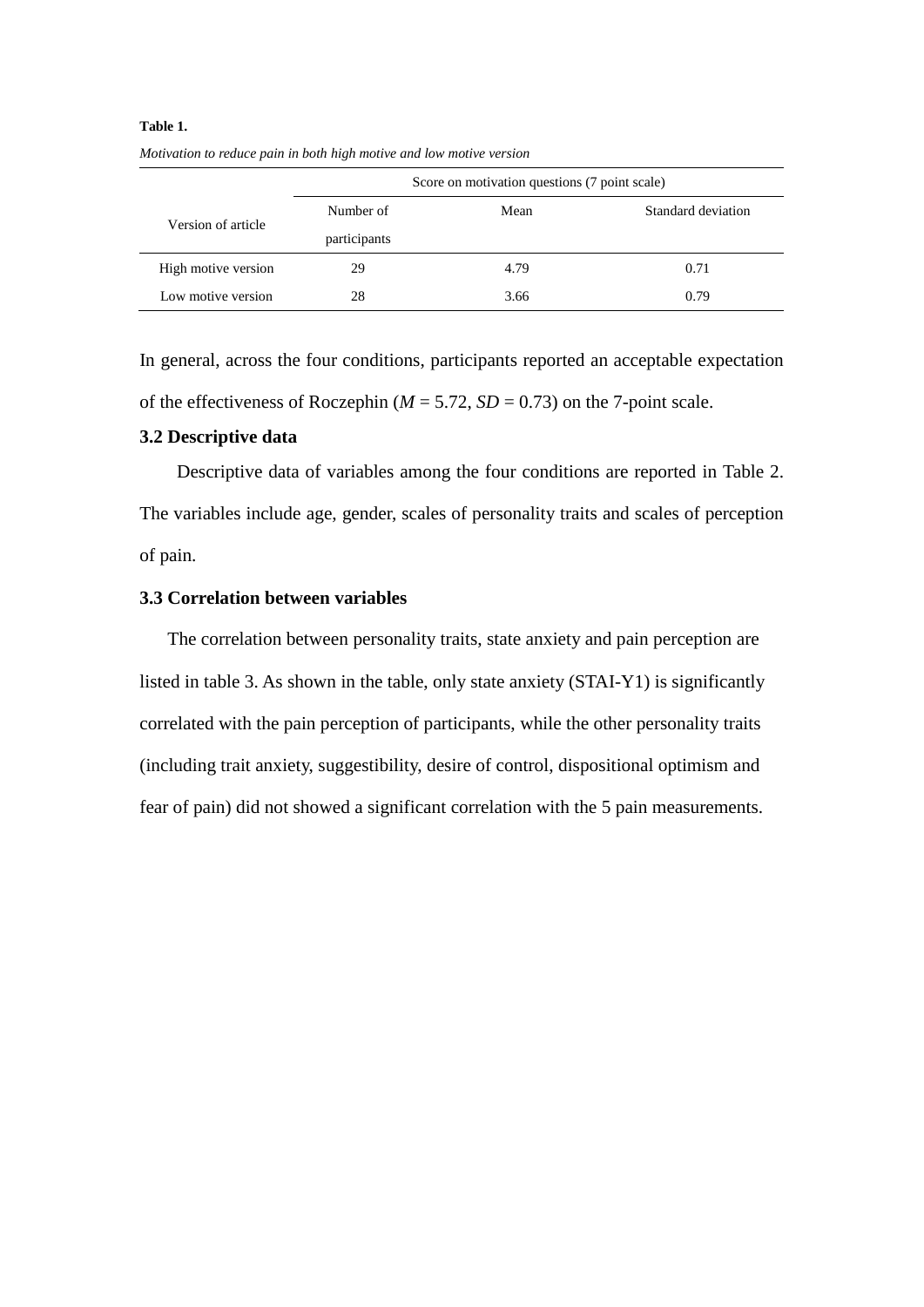#### **Table 2.**

*Descriptive statistics of variables among different conditions*

|                  |              | Conditions       |                  |                     |                    |  |
|------------------|--------------|------------------|------------------|---------------------|--------------------|--|
|                  |              | Possession-high  | Possession-low   | Non possession-high | Non possession-low |  |
|                  |              | motive condition | motive condition | motive condition    | motive condition   |  |
| Variables/Scales |              | $(N=15)$         | $(N=13)$         | $(N=14)$            | $(N=15)$           |  |
| Age              | $\mathbf M$  | 20.93            | 22.00            | 21.57               | 21.00              |  |
|                  | SD           | 1.91             | 1.95             | 2.53                | 1.25               |  |
| Gender           | Male         | $\sqrt{2}$       | $\sqrt{2}$       | $\overline{4}$      | $\overline{4}$     |  |
|                  | Female       | 13               | $11\,$           | $10\,$              | $11\,$             |  |
| STAI-Y2          | $\mathbf M$  | 2.30             | 2.22             | 2.28                | 2.19               |  |
|                  | SD           | .96              | $.38\,$          | .47                 | .33                |  |
| $CLOT-R$         | $\mathbf M$  | 3.87             | 4.45             | 4.05                | 4.52               |  |
|                  | ${\rm SD}$   | .96              | .64              | .89                 | 1.01               |  |
| <b>DCS</b>       | $\mathbf M$  | 4.34             | 4.63             | 4.52                | 4.94               |  |
|                  | <b>SD</b>    | .57              | $.68\,$          | 0.51                | $.87\,$            |  |
| SSS              | $\mathbf M$  | 4.07             | 4.22             | 4.30                | 3.85               |  |
|                  | SD           | .57              | .62              | .69                 | .71                |  |
| FOPQ-III         | $\mathbf M$  | 3.20             | 3.14             | 2.89                | 2.98               |  |
|                  | ${\rm SD}$   | .65              | .62              | .76                 | .68                |  |
| STAI-Y1          | $\mathbf M$  | 2.30             | 2.12             | 2.01                | 2.37               |  |
|                  | ${\rm SD}$   | $.57\,$          | 5.11             | $.48\,$             | .56                |  |
| VASintensity     | $\mathbf{M}$ | 12.11            | $10.76\,$        | 11.75               | 12.25              |  |
|                  | <b>SD</b>    | 1.56             | 3.24             | 1.96                | 1.46               |  |
| VASunpleasant    | $\mathbf M$  | 9.75             | 10.00            | 9.02                | 9.66               |  |
|                  | ${\rm SD}$   | 3.80             | 2.87             | 3.94                | 3.01               |  |
| <b>MPQnow</b>    | $\mathbf M$  | 1.93             | 2.46             | 2.43                | 2.20               |  |
|                  | SD           | $.70\,$          | $.97\,$          | 1.09                | .77                |  |
| <b>MPQworst</b>  | $\mathbf M$  | 3.47             | 3.77             | 4.00                | 3.73               |  |
|                  | ${\rm SD}$   | 1.06             | 1.30             | $1.08\,$            | 1.10               |  |
| <b>MPQ</b> least | $\mathbf M$  | 1.53             | 1.69             | 1.93                | 1.73               |  |
|                  | ${\rm SD}$   | .64              | .75              | .92                 | $.70\,$            |  |

Note. VASintensity is the VAS score for pain intensity, VASunpleasant is the VAS score for pain unpleasantness, MPQnow is the MPQ pain score for the pain right now, MPQworst is the MPQ pain score for the pain at its worst and MPQleast is the MPQ pain score when the pain is at its least. For other variables notation, please refer to the measurement section.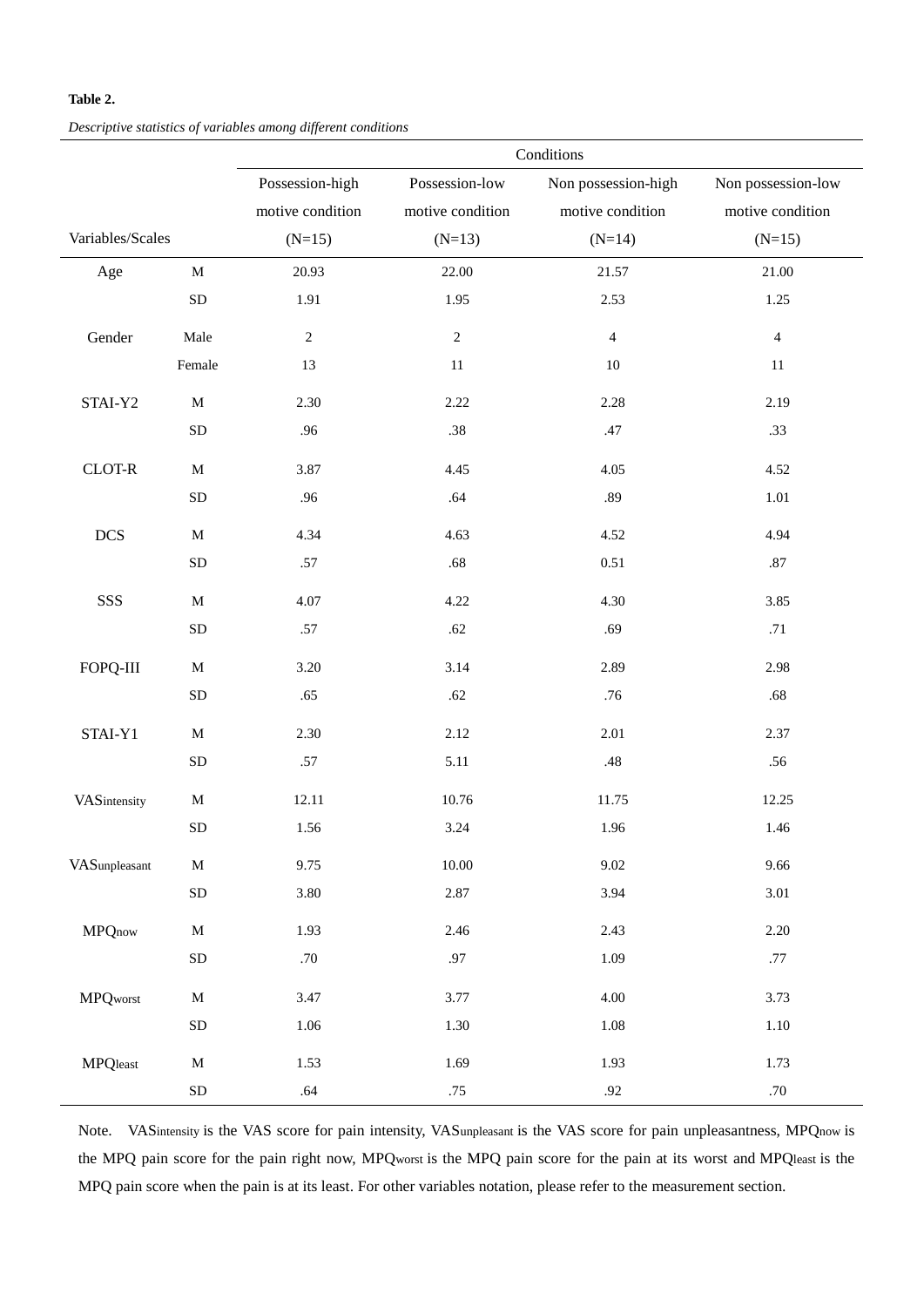|                     | Pain perception measurement |               |               |                 |                  |  |
|---------------------|-----------------------------|---------------|---------------|-----------------|------------------|--|
| <b>Scales</b>       | VASintensity                | VASunpleasant | <b>MPQnow</b> | <b>MPQworst</b> | <b>MPQ</b> least |  |
| STAI-Y <sub>2</sub> | 0.094                       | 0.177         | 0.053         | $-0.015$        | 0.137            |  |
| CLOT-R              | 0.005                       | 0.059         | 0.157         | 0.172           | 0.025            |  |
| <b>DCS</b>          | $-0.104$                    | $-0.154$      | $-0.168$      | $-0.198$        | $-0.217$         |  |
| <b>SSS</b>          | 0.041                       | 0.134         | 0.227         | 0.219           | 0.076            |  |
| FOPO-III            | 0.033                       | 0.184         | 0.187         | $-0.041$        | 0.034            |  |
| STAI-Y1             | 0.234                       | $0.300*$      | $0.354**$     | 0.225           | 0.092            |  |

*Correlation between personality traits, state anxiety and pain perception*

**Table 3.**

Note. VASintensity is the VAS score for pain intensity, VASunpleasant is the VAS score for pain unpleasantness, MPQnow is the MPQ pain score for the pain right now, MPQworst is the MPQ pain score for the pain at its worst and MPQleast is the MPQ pain score when the pain is at its least. For other variables notation, please refer to the measurement section.  $**p* < .05$  \*\* *p* < .01

Although participants were required to immerse their hand in the cold pressor task for 1 minute, some of them withdraw their hand before 1 minute. Furthermore, state anxiety also showed a significant correlation with pain perception of participants. Therefore, the duration of immersion and state anxiety variable were controlled in the following analysis.

# **3.4 Effect of "possession status" and "motivation to reduce pain" on pain perception**

Multivariate analysis of covariance (MANCOVA) was conducted with "possession status" (possession group vs. non-possession group) and "motivation to reduce pain" (high motive vs. low motive) as independent variables, and 5 pain perception measurements as dependent variables. The dependent variables included VASintensity, VASunpleasant, MPQnow, MPQworst and MPQleast \*. State anxiety and duration of immersion were controlled in the analysis.

The data showed a significant interaction effect of possession status and motivation, *F* (1, 47) = 6.5, *p* = 0.014.  $\eta p^2$  = 31 Follow up analysis showed that this \*Note. VASintensity is the VAS score for pain intensity, VASunpleasant is the VAS score for pain unpleasantness, MPQnow is the MPQ pain score for the pain right now, MPQworst is the MPQ pain score for the pain at its worst and MPQleast is the MPQ pain score when the pain is at its least.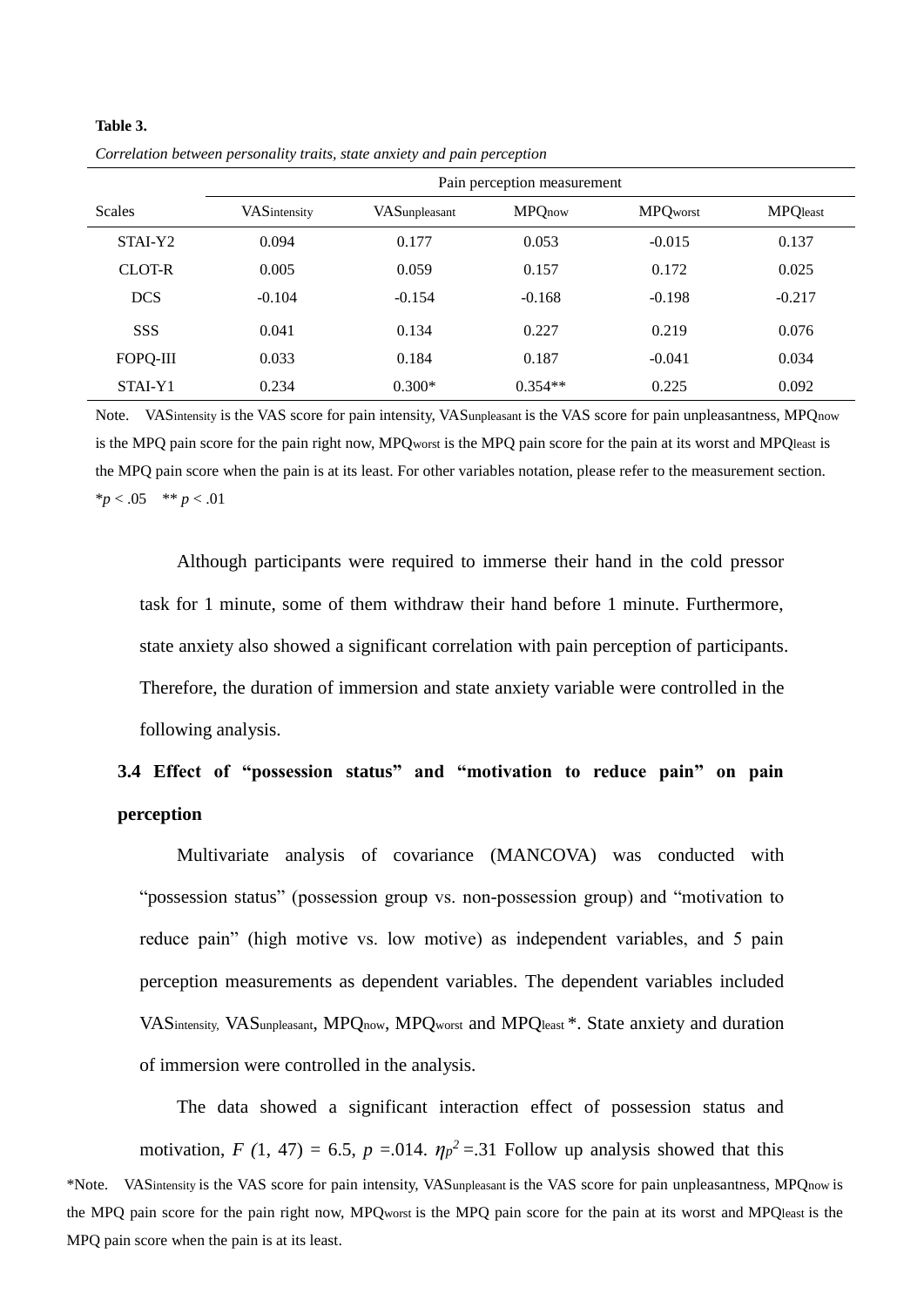significant possession status X motivation interaction effect mainly qualified on the MPQnow score ( measured by the question "Which word describes your pain right now?"),  $F(5, 43) = 3.84$ ,  $p = .006$ ,  $\eta p^2 = .31$  (see Figure 1). No significant possession X motivation effect was found for the other dependent variables.



**Figure 1.** The interaction effect of possession status and motivation to reduce pain on MPQ<sub>now</sub> score.

Figure 1 showed that when participants have a high motive to reduce pain, those who possessed the pain relief cream showed a significant lower pain perception, as indicated by a lower MPQnow score,  $(M = 1.86, SD = .66)$  than participants who did not possess the pain relief cream ( $M = 2.46$ ,  $SD = 1.13$ ),  $F(1,23) = 15.66$ ,  $p = .001$ .

However, when participants have a low motive to reduce pain, regardless of whether they possessed the pain relief cream  $(M = 2.42, SD = .996)$  or did not possess the pain relief cream  $(M = 2.20, SD = .775)$ , their pain perception did not differ significantly,  $F(1, 23) = .516$ ,  $p = 0.480$ .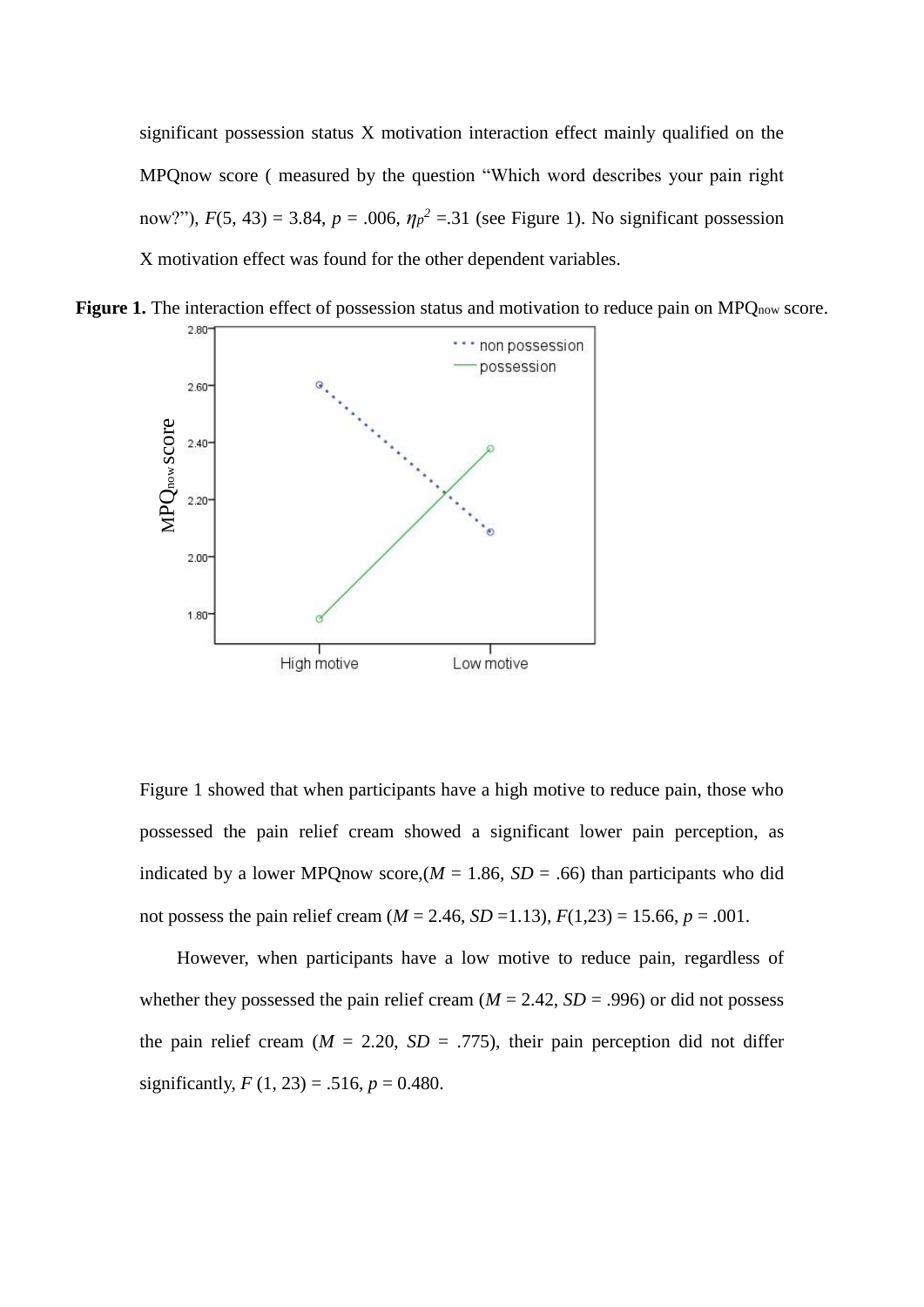#### **4. Discussion**

#### **4.1 Demonstration of precebo illusion**

One of the purposes of the present study is to demonstrate the existence of a precebo illusion in the domain of pain analgesia. For the 5 measurements of perceived pain, only one of the measurements ("Which word describes your pain right now?") reported a significantly lower perceived pain in the possession-high motive group. It is argued that the recall of pain perception was less accurate and lead to an insignificant result.

For the 4 measurements that showed an insignificant result, they were measuring the perceived pain that participants experienced during the cold pressor task (e.g."Which word describes your pain at its worst?"). A study has confirmed that owing to the reconstructive nature of memory, the recall of pain intensity and pain unpleasantness cannot accurately represent the actual perceived pain (Lefebvre  $\&$ Keefe, 2013). Furthermore, another study of labor pain recall showed that the recall of labor pain was not accurate even though participants having an accurate recall for the context of labor pain (Niven & Brodie, 1996). However, for the measurement that showed a significant result, it was measurement the direct perceived pain of participants (measured by the question "Which word describes your pain right now?"), instead of recalling the pain memory. Since after participants withdraw from the cold pressor task, the induced physical pain was decrease gradually. Therefore, participants still experience certain kinds of physical pain when they were answering the pain analysis questionnaire. It is argued that the measurement ("Which word describes your pain right now?") is specifically measuring the direct perceived pain that the participants were still experiencing when answering the question, which did not involve the recall of pain memory. As a result, the measurement of the direct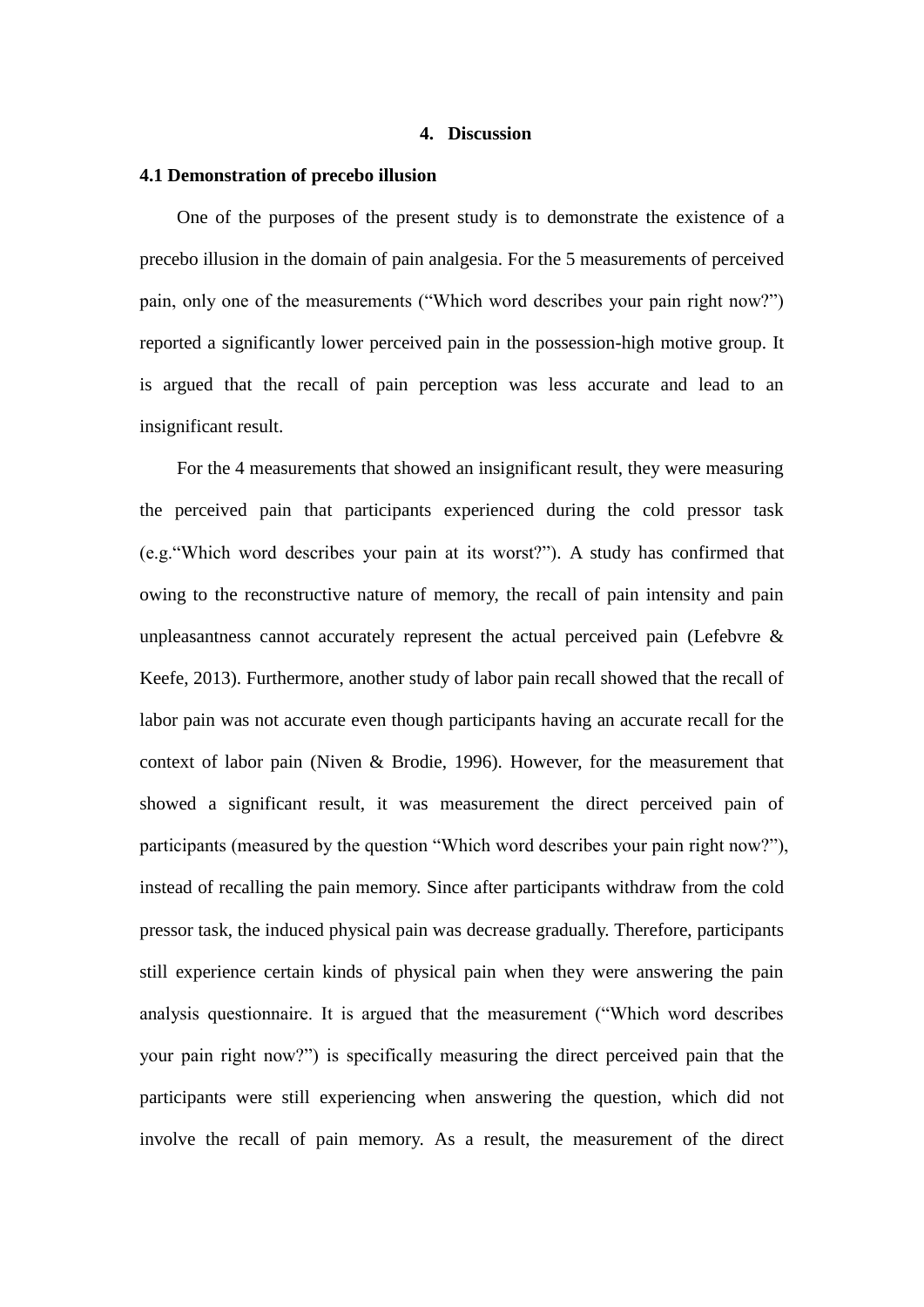perceived pain which participants were still experiencing is argued to be more accurate and hence successfully shown a significant result.

The current findings suggest that when people possess a high expectation pain relief cream and have a high motivation to reduce pain, they would perceive less physical pain from pain stimulus even though they had not yet used the cream.

#### **4.2 Investigation of underlying mechanism of precebo illusion**

The second purpose of the study is to investigate the underlying motive-expectation concordance mechanism of precebo illusion. The findings suggested that a high motivation to reduce pain is necessary to trigger the precebo illusion of pain analgesia. In order words, even though people possess a pain relief cream that they are expected to be effective, they would not experience less perceived pain unless they have a high motivation to reduce pain. Therefore, motivation is confirmed to be a necessary factor of precebo illusion according to the current findings.

#### **4.3 Implication**

The current findings revealed that precebo illusion could occur in pain perception of people. The data in the current study suggested that a mere possession of an object (a pain relief cream) could make people feel to have already benefited from it (perceived having a lower physical pain) even without utilizing it. The findings have important implication in the medical field. For instance, dentist nowadays sometimes would offer painkiller to patients after certain kinds of oral treatments. However, it could be better to offer the painkiller to patients before the oral treatment although the patients are not going to use it during the treatment. As suggested by the current findings, the mere possession of painkiller could generate a precebo illusion of pain analgesia i.e., patients could illusionarily perceive having less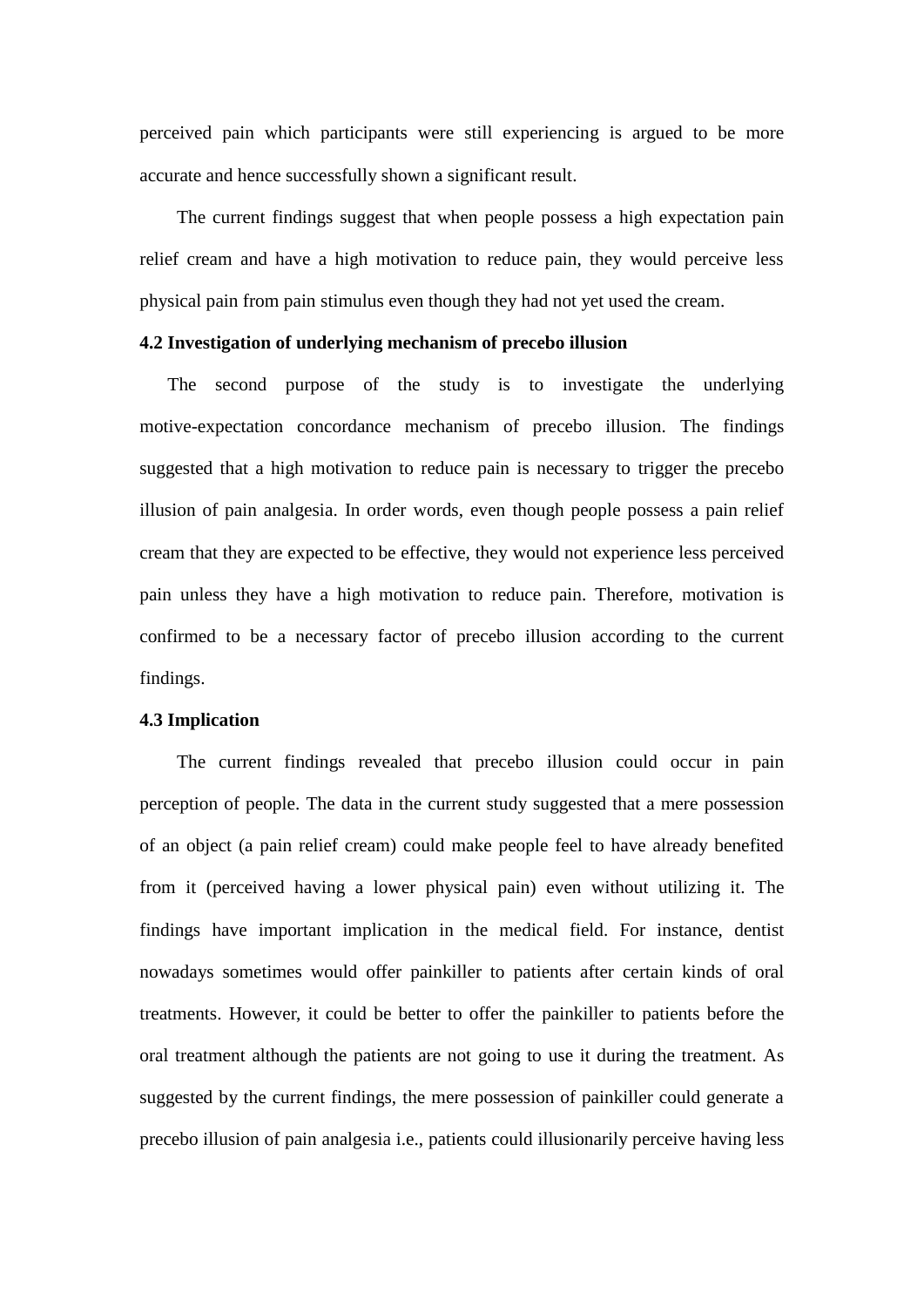physical pain during the oral treatment if they have already possessed the painkiller before the treatment.

Apart from that, since precebo illusion can be surmised as a component of placebo effect. The demonstration of precebo illusion suggested that placebo effect can probably be divided into two stages. The first stage is the precebo illusion, which create a psychological effect to people by a mere possession of high expectation placebo. While the second stage is the psychological phenomenon that created after using the placebo. Therefore, future research on placebo effect can consider placebo effect as a two stages psychological phenomenon.

#### **4.4 Limitation and future research**

There were few limitation of the current study. First, owing to the small sample size of the study, the data result was less conclusive. Second, all participants of the current study were Lingnan students and most of them were females. The current findings were lack of generalizability and transferability. To further examine the effect of precebo illusion, it is suggested to address a lager sample size and also obtain a less bias sample by balancing the gender and recruiting non-students in the future study.

Thirdly, the order of participants to participate in the cold pressor task would affect the result. Due to the limitation of resource, there were 3 participants participated the experiment in each time slot. After reading the article and leaflet, participants were required to participate the cold pressor task one by one. Although participants were instructed not to communicate with other participants, the facial expression of participants that already finished the cold pressor task may affect the other participants' expectation of the induced pain. After interviewed some of the participants after the study, some of the participants reported that they felt more anxious after observing the facial expression of participants who finished the cold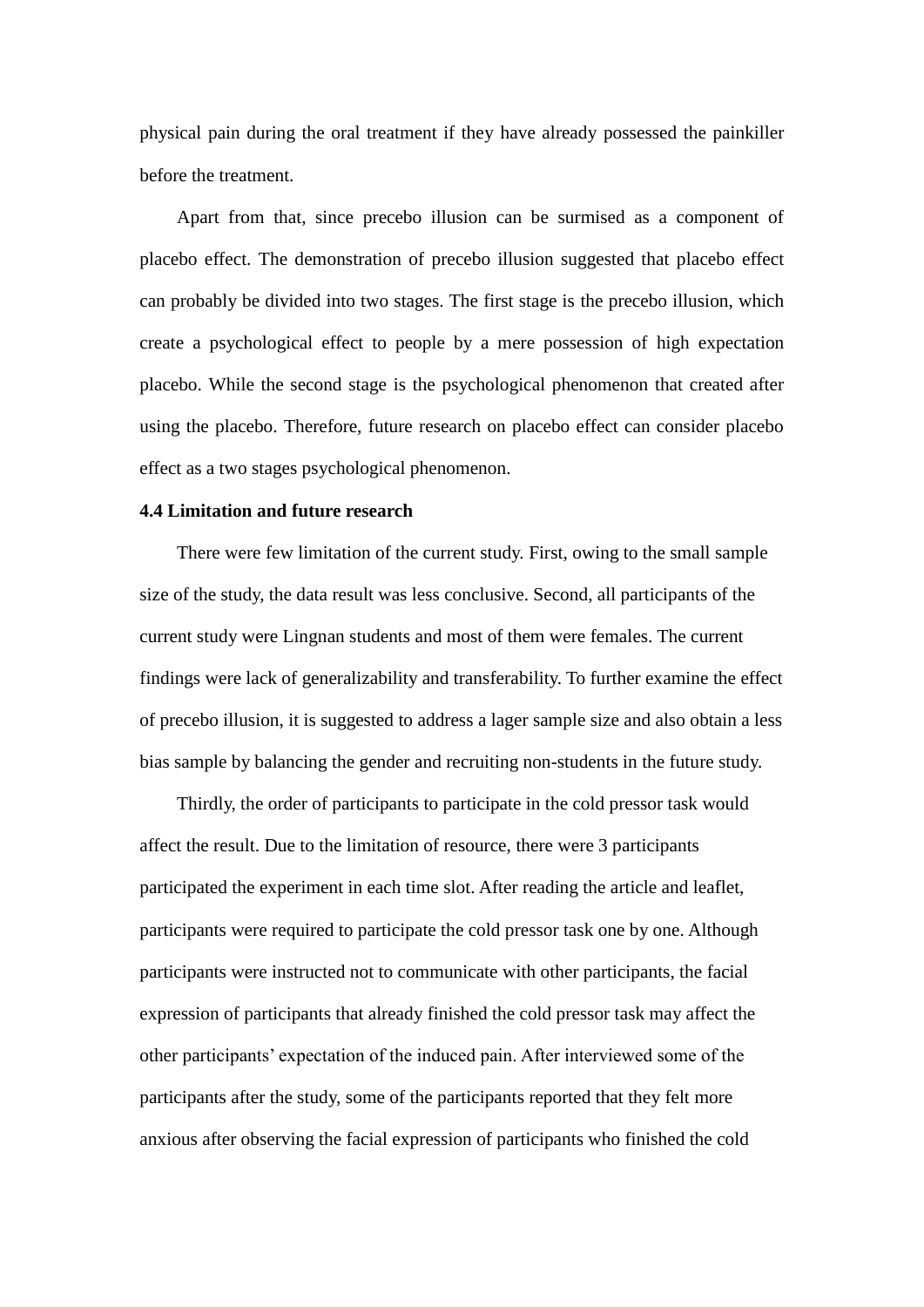pressor task. In future study, it is recommended that only involve one participant in every time slot of the experiment.

Finally, to further examine the underlying motive-expectation concordance mechanism in the future, it is suggested to investigate whether a high expectation of cream is necessary in triggering precebo illusion of pain analgesia. The current findings suggested that when people possess a high expectation pain relief cream and have a high motivation to reduce pain, possessors would perceive less physical pain. However, the current study did not examine whether a high expectation of cream is necessary in triggering precebo illusion. In future study, is it suggested to also manipulate participants' expectation of pain relief cream (high expectation vs. low expectation), in order to further examine the underlying mechanism in the future.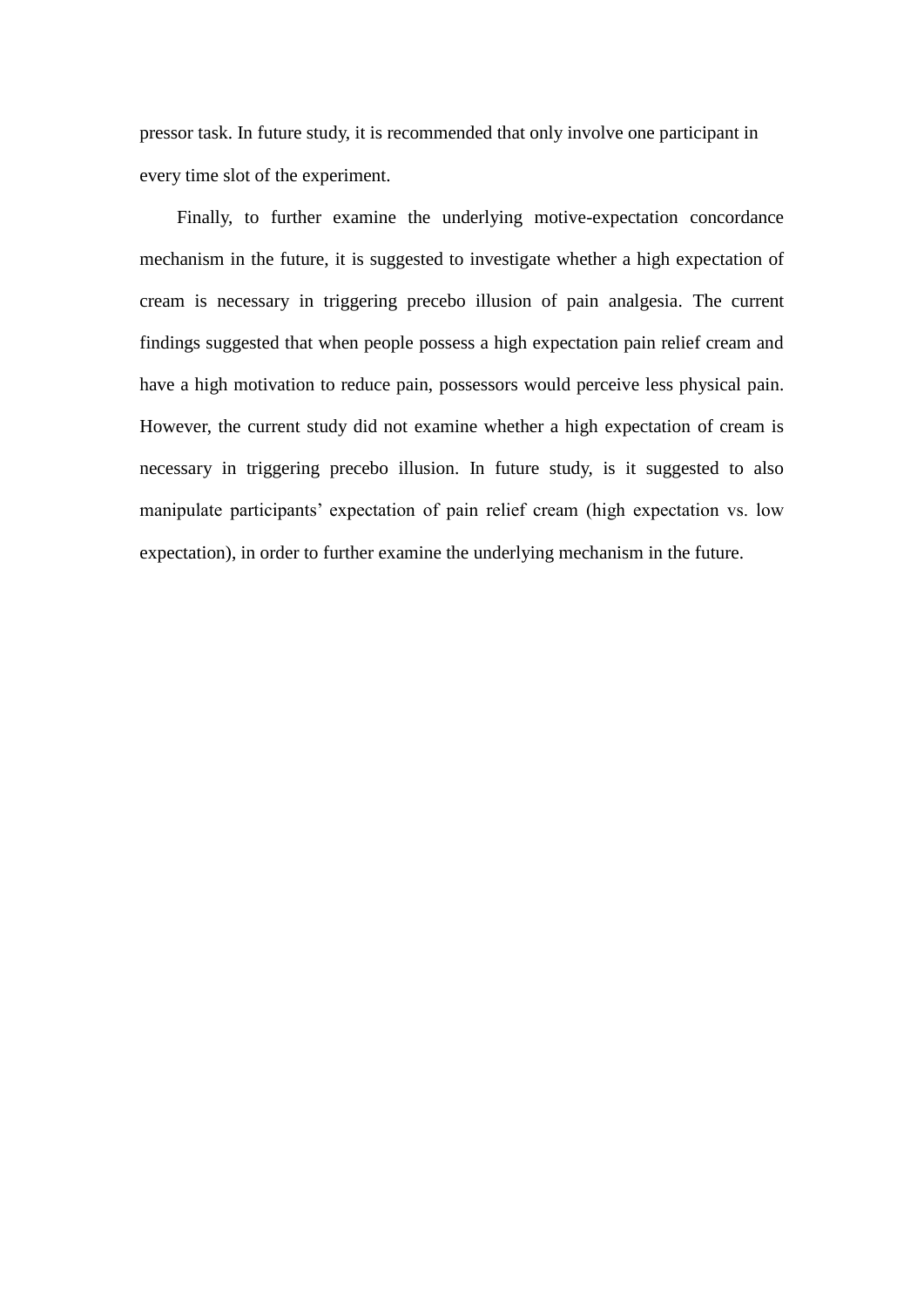#### **REFERENCES**

- Arntz, A., Dreessen, L., & Merckelbach, H. (1991). Attention, not anxiety, influences pain. *Behaviour Research and Therapy, 29(1)*, 41-50.
- Australian and New Zealand College of Anaesthetists. (2006*). Managing Acute Pain A Guide for Patients.* Retrieved from http://www.anzca.edu.au/resources/college-publications/pdfs/books-and publications/ManagingAcutePain.pdf.
- Beggan, J. K. (1992). On the social nature of nonsocial perception: The mere ownership effect. *Journal of Personality and Social Psychology, 62,* 229–237.
- Benedetti, F., Finniss, D. G., & Price, D. D. (2008). A Comprehensive Review of the Placebo Effect: Recent Advances and Current Thought. *Annual reviews of psychology, 59,* 565–90.
- Burger, J. M., & Cooper, H. M. (1979). The desirability of control. *Motivation and Emotion, 3,* 381‑393.
- Chan, M.Y.P., Hamamura, T., Janschewitz, K. (2013). Ethnic differences in physical pain sensitivity: Role of acculturation. *Journal of Pain, 154,* 119–123.
- Chung, S. K., Price, D. D., & Robinson, M. E. (2005). Conditioning, expectation, and desire for relief in placebo analgesia. *Seminars in Pain Medicine, 3(1),* 15–21.
- De Pascalis, V., Chiaradia, C., Carotenuto, E. (2002). The contribution of suggestibility and expectation to placebo analgesia phenomenon in an experimental setting. *The Journal of Pain, 96,* 393–402.
- Enck, P., & Hauser, W. (2012). Beware the Nocebo Effect. *The New York Times.* Retrieved from http://www.nytimes.com/2012/08/12/opinion/sunday/beware-the-nocebo-effect.html?\_r=0
- Flaten, M.A. (2013). Brain Mechanisms of Placebo Analgesia. Retrieved from http://www.bial.com/imagem/Bolsa18610\_27022014.pdf
- Geers, A. L., Helfer, S.G., Kosbab, K., Landry, S. J., & Weiland, P. E. (2005). Goal Activation, Expectations, and the Placebo Effect*. Journal of Personality and Social Psychology, 89,* 143-159.
- Geers, A. L., France, C. R., Fowler, S. L., Helfer, S. G., & Wellman, J. A. (2010). Dispositional optimism predicts placebo analgesia. *The Journal of Pain, 11,* 1165-71.
- Geers, A. L., Rose, J. P., Fowler, S. L., Rasinski, H. M., Brown, J. A., & Helfer, S.G. (2013). Why does choice enhance treatment effectiveness? Using placebo treatments to demonstrate the role of personal control. *Journal of Personality and Social Psychology, 105(4),* 549-566.
- Grös, D. F., Antony, M. M., Simms. L. J., McCabe, R. E. (2007). Psychometric properties of the State-Trait Inventory for Cognitive and Somatic Anxiety (STICSA): comparison to the State-Trait Anxiety Inventory (STAI). *Psychological Assessment, 19(4), 369-81.*
- Hahn, R. A. (1997). The nocebo phenomenon: concept, evidence, and implications for public health. *Preventive Medicine, 26,* 607-11.
- Jakšić, N., Aukst-Margetić, B., & Jakovljević, M. (2013). DOES PERSONALITY PLAY A RELEVANT ROLE IN THE PLACEBO EFFECT?. *Psychiatria Danubina, 25,* 17-23.
- Kotov, R. I., Bellman, S. B., & Watson, D. B. (2004). Multidimensional Iowa Suggestibility Scale (MISS) Brief Manual. Retrieved from

http://medicine.stonybrookmedicine.edu/system/files/MISS\_FINAL\_BLANK\_0.pdf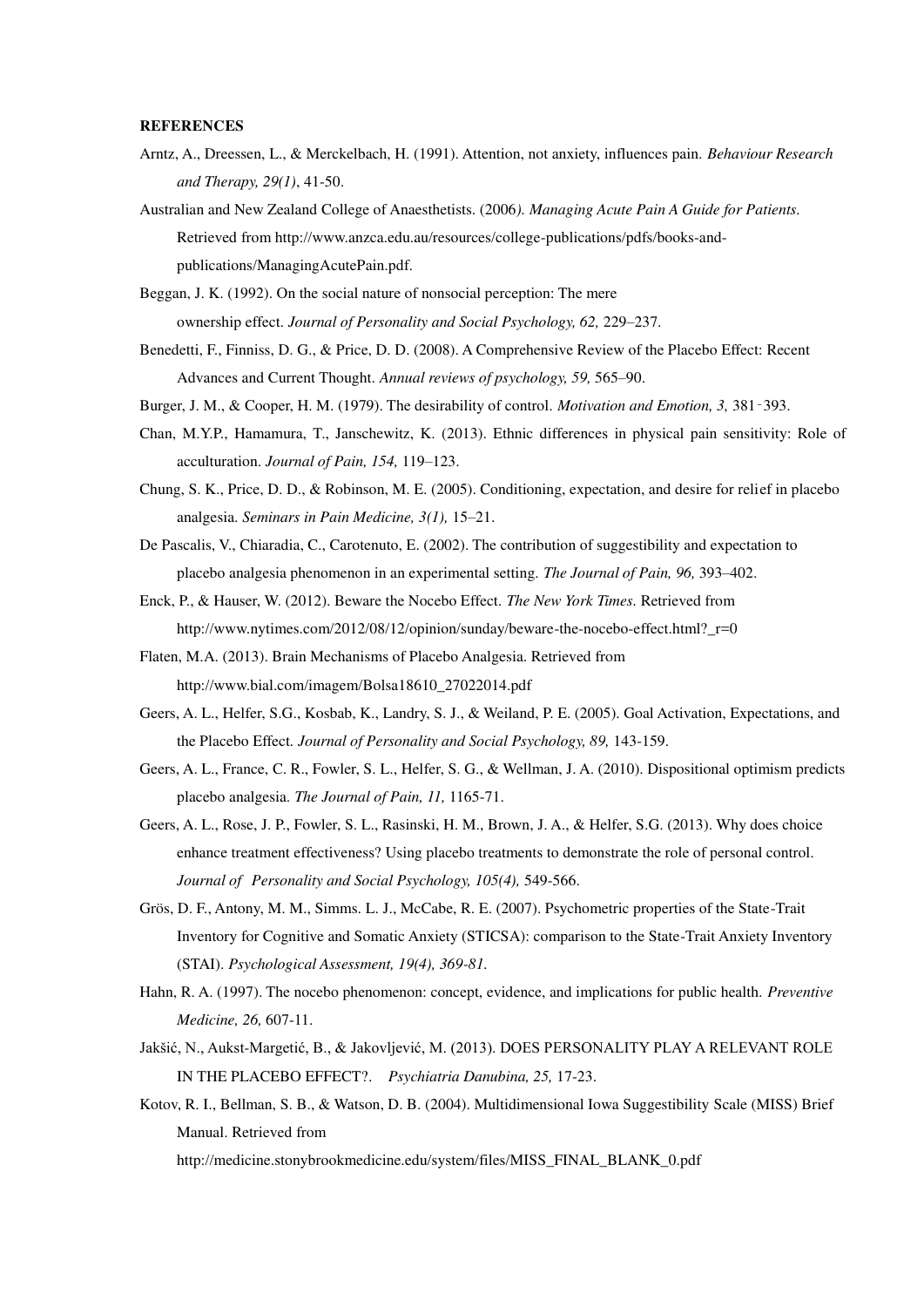Koenig, J., Jarczok, M. N., Ellis, R. J., Bach, C., Thayer, J.F., & Hillecke, T. K.(2013). Two-week test-retest

- stability of the cold pressor task procedure at two different temperatures as a measure of pain threshold and tolerance.Pain Practice, 14(3), 126–135.
- Lai, J. C., Cheung, H., Lee, W. M., & Yu, H. (1998). The utility of the revised Life Orientation Test to measure optimism among Hong Kong Chinese. *International Journal of Psychology*, *33*(1), 45-56.
- Lee, S. Y., & Lin, C. S. (2007). Dental anxiety and expectation of pain: cognitive modulation of the pain experience of dental patients. *Journal of Dental Sciences, 2(3),* 129-135.
- Lefebvre, J. C., & Keefe, F. J. (2013). The effect of neuroticism on the recall of persistent low-back pain and perceived activity interference*. Journal of Pain, 14(9)*, 948-956.
- Loggia, M. L., Schweinhardt, P., Villemure, C., & Bushnell, M.C. (2008). Effects of psychological state on pain perception in the dental environment. *Journal of the Canadian Dental Association, 64(7),* 651-6.
- Lyby, P.S., Aslaksen, P.M. & Flaten, M.A. (2011). Variability in placebo analgesia and the role of fear of pain an ERP study. *The Journal of Pain, 152(10),* 2405-2412.
- Melzack, R. (1975). The McGill Pain Questionnaire: Major properties and scoring methods. *Journal of Pain, 1*, 277-299.
- Moerman, D. E.,& Jonas, W. B. (2002). Deconstructing the placebo effect and finding the meaning response. *Annals of Internal Medicine, 136(6),* 471-6.
- Nesselroade Jr, K., Beggan, J. K., & Allison, S. T. (1999). Possession Enhancement in an Interpersonal Context: An Extension of the Mere Ownership Effect. *Psychology & marketing, 16(1),* 21-34.
- Niven, C. A., & Brodie, E. E. (1996). *Memory for labor pain: context and quality. Journal of Pain, 54(2),* 387- 392.
- Olshansky, B., (2007). Placebo and nocebo in cardiovascular health: implications for healthcare, research, and the doctor-patient relationship. *Journal of the American College of Cardiology, 49(4),* 415-21.
- Price, D. D., Robinson, M. E., Vase, L., & Verne, G. N. (2003). The contributions of suggestion, desire, and expectation to placebo effects in irritable bowel syndrome patients: An empirical investigation. *The Journal of the International Association for the Study of Pain, 105,* 17-25.
- Scheier, M. F., Carver, C. S., & Bridges, M. W. (1994). Distinguishing optimism from neuroticism (and trait anxiety, self-mastery, and self-esteem): A re-evaluation of the Life Orientation Test. *Journal of Personality and Social Psychology, 67,* 1063-1078.
- Seymour, R.A. (1982).The use of pain scales in assessing the efficacy of analgesics in post-operative dental pain.  *European Journal of Clinical Pharmacology, 23(5),* 441–444.
- Simons, L. E., Sieberg, C. B., Carpino, E., Logan, D., & Berde, C. (2011). The Fear of Pain Questionnaire (FOPQ): Assessment of Pain-Related Fear Among Children and Adolescents With Chronic Pain. *The Journal of Pain, 12,* 677-686.
- Spielberger, C. D., Gorsuch, R. L., Lushene, R., Vagg, P. R., & Jacobs, G. A. (1983). Manual for the State-Trait Anxiety Inventory. Palo Alto, CA: Consulting Psychologists Press.
- Stewart, W., & James, D. H. (1941). Studies on pain. observations on pain due to local cooling and on factors involved in the "cold pressor" effect. *The Journal of Clinical Investigation, 20(5),* 521–533.